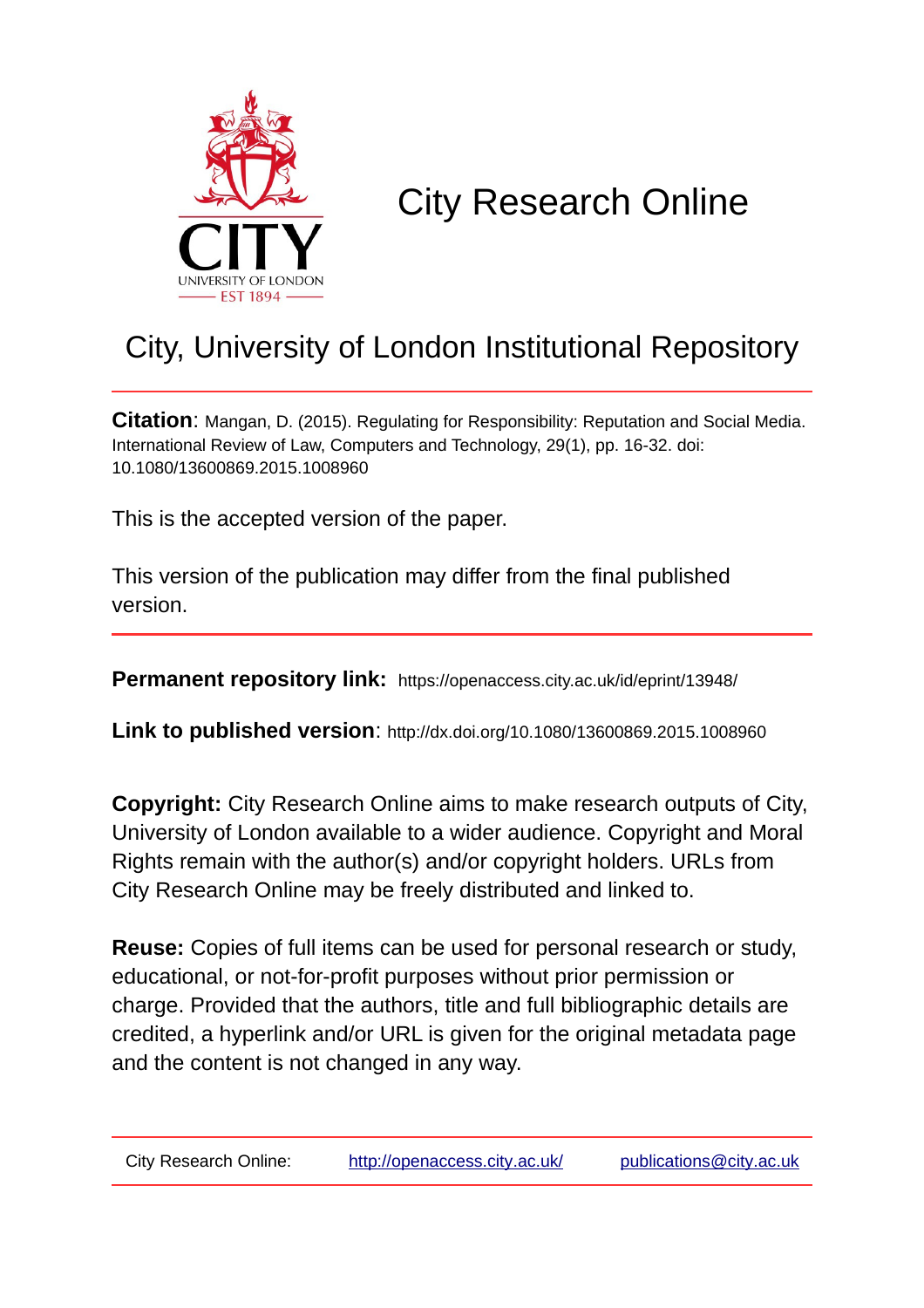## Published in: (2015) 29 *International Review of Law, Computers and Technology* 16-32 (endnotes used in published version).

## Regulating for Responsibility: Reputation and Social Media

## David Mangan<sup>\*</sup>

The framework brought forward by the United Kingdom's Defamation Act 2013 underlines a traditional hierarchy of expression in which news media is viewed as highlevel speech. Though a different form, social media is a dominant means of expression. The present study explores the rationale for a more robust and forceful discussion of responsibility in speech on social media platforms. The underlying premise here is that speech should be viewed as a qualified good and that a more appropriate paradigm is one found in the phrase freedom to participate.

Keywords: defamation, responsibility, user-generated content

## **Table of Contents**

## **I. Introduction**

The imperative in recalibrating the balance between rights and responsibilities is recognizable in the regulation of new technology. Social media, as an example of usergenerated platforms, allow an unprecedented scope for expression and the question of regulation has been a matter of debate.<sup>1</sup>. Speech has traditionally been justified by the argument of the good in free speech. With social media, this premise has been challenged anew. $^{2}$ 

 $\overline{a}$ \*

<sup>&</sup>lt;sup>1</sup> See for example, D. Mac Síthigh, 'The mass age of internet law' (2008) 17 *Information & Communications Technology Law* 79-94 [Mac Síthigh].

<sup>&</sup>lt;sup>2</sup> The focus is on comments by identified individuals on social media; that is, persons who have made remarks on social media platforms but who have not employed an alias or anonymized identity. There are further significant issues regarding anonymous remarks and legal responsibility. For example, the Joint Committee on the Draft Defamation Bill, *First Report: Draft Defamation Bill* HL 203, HC 930-I (2011-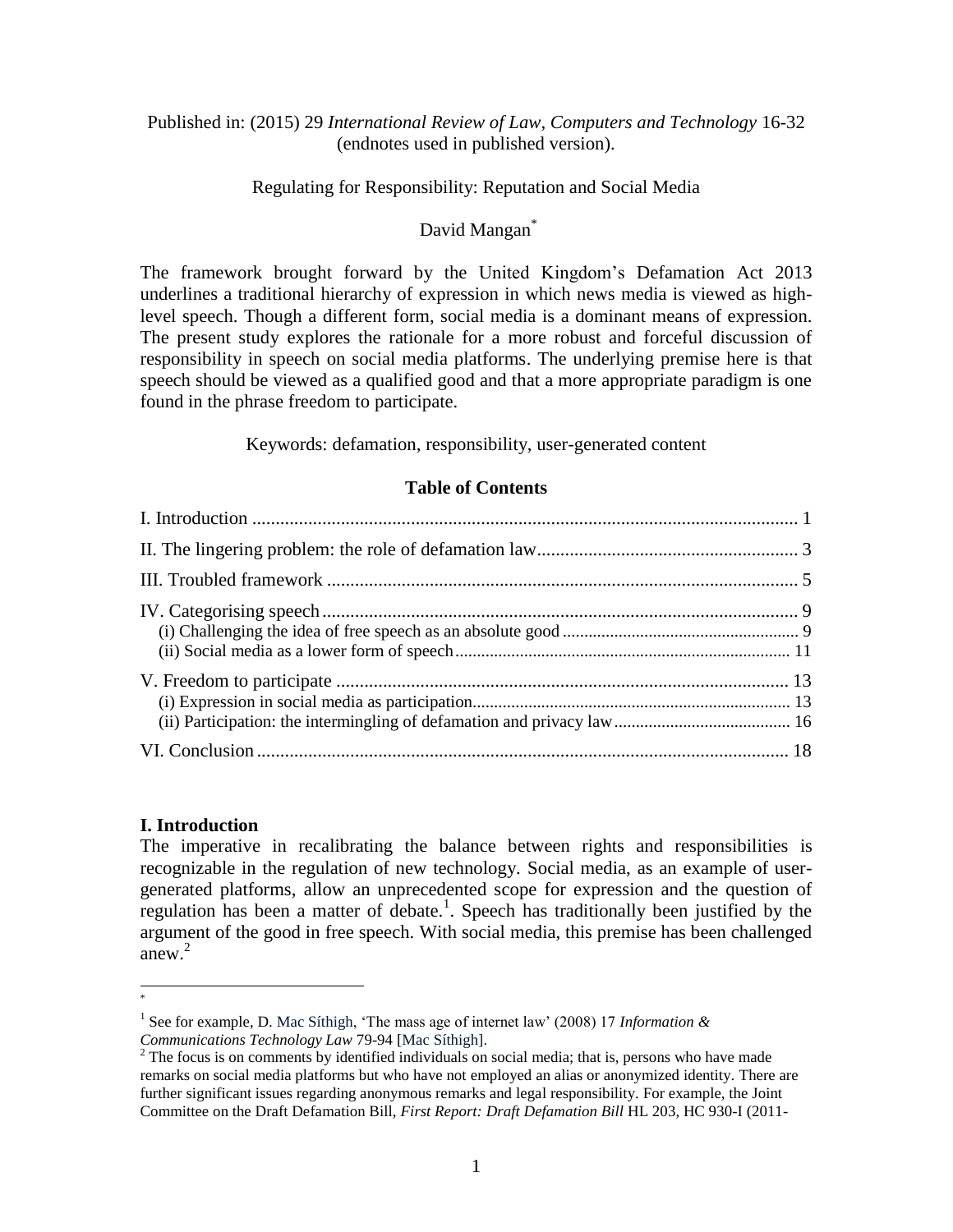Discussions of responsibility often combine legal and philosophical considerations.<sup>3</sup> Regarding legal responsibility,  $4$  libel law is concerned with the liability of those who are responsible for harming another's reputation. The notion of responsibility is attenuated, however, by a belief that curbing free speech in any way begins a descent down the proverbial slippery slope; hence a pronounced reluctance to approach the drop. So important is freedom of expression that sanctions will not be imposed on remarks considered rude, unwarranted or even unfair. This means that the morality of speech is not a compelling basis for curbing remarks when regulating for legal responsibility.

The current work discusses responsible use of social media and focuses on remarks published on social media platforms.<sup>5</sup> English law (common law and in particular the Defamation Act 2013) will be used because the law has been reformed to expand protection of free expression at a time of enormous technological advancement in platforms for free speech. The topic contains different aspects and it is unpacked in this paper in the following manner. First, the framework for assessing impugned speech on these platforms depends largely upon defamation law. There are difficulties with defamation as a foundation; such as the vagaries of defining what is libel law and the troubled parameters set by the Defamation Act 2013. While the debate on what is the focus of libel law will likely persist, the problems presented by the statute betray a less than useful set of assumptions for a piece of twenty-first century legislation. Second, presumptions grounding the current state of the law are explored; that is, the ideas of free speech as an absolute good and social media speech as a less important form of speech.<sup>6</sup> Overall, the reformed English law of defamation has established a new dilemma. While it advances what may be called the freedom to participate, it does so along quite traditional lines. The current law not only ignores how social media (as one example of a usergenerated platform) actualizes in a remarkable manner the notion of participation in democracy, but it also undermines the elements of responsible publication evident in the law it replaced.

<sup>2012)</sup> [Joint Committee Report], [102] commented: 'Anonymity may encourage free speech but it also discourages responsibility'. This topic is explored in other publications such as A. Vamialis, 'Online defamation: confronting anonymity' (2013) 21 *International Journal of Law and Information Technology* 31-65.

<sup>&</sup>lt;sup>3</sup> Space does not permit an extended philosophical discussion of responsibility. Guidance on this point has been taken from the opening remarks in P. Cane, *Responsibility in Law and Morality* (Oxford: OUP, 2002). Discussions on the topic of responsibility generally flow from H.L.A. Hart's taxonomy (a) roleresponsibility, (b) causal-responsibility, (c) liability-responsibility, and (d) capacity-responsibility: H.L.A. Hart, *Punishment and Responsibility* 2<sup>nd</sup> edn (Oxford: OUP, 2008), 210-230.

<sup>&</sup>lt;sup>4</sup> There is much that can be done broadly in this area. For example, the notion of space may be challenged: D. Mac Síthigh,'Virtual walls: the law of pseudo-public spaces' (2012) 8 *International Journal of Law in Context* 394-412.

 $<sup>5</sup>$  Though the discussion centres on words, this does not ignore the potential for pictures as a form of speech.</sup> <sup>6</sup> On the latter point, speech on social media falls within the rather disparaged area of user-generated content which one author has claimed is 'destroying our culture': A. Keen, *The Cult of the Amateur* (London: Nicholas Brealey, 2007). Another commentator has called social media a 'disease': R. Sanvenero, 'Social media and our misconceptions of the realities' (2013) 22 *Information & Communications Technology Law* 89-108, 90.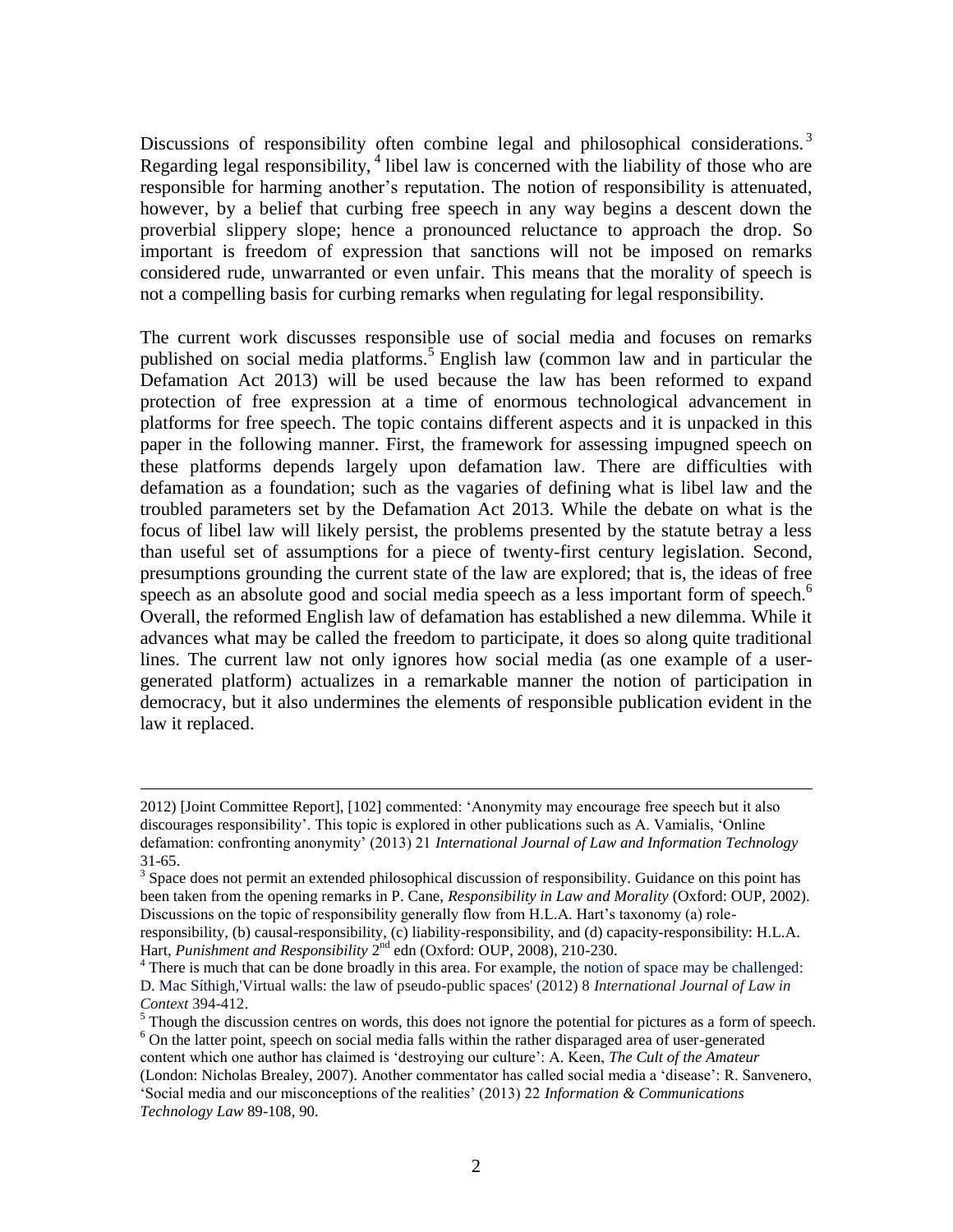#### **II. The lingering problem: the role of defamation law**

Many users of social media contend these platforms are the equivalent of engaging in a conversation.<sup>7</sup> For example, in *Pridgen v University of Calgary*<sup>8</sup> the claimant argued: 'things that are said on here are not designed to be held up to intense scrutiny, it is merely the equivalent of having an online conversation.' There are two difficulties with defamation as a foundation: the vagaries of defining what is libel law (explored in this section); and the troubled parameters set by the Defamation Act 2013 (explored in the immediately following section).<sup>9</sup>

The title of Professor Barendt's often-cited article summarizes the on-going dilemma, 'What is the point of libel law?'<sup>10</sup> The twenty-first century version seems eager to protect a wide-range of speech. The current law (both common and statutory) suggests defamation regulate free speech in a light touch manner ensuring a marketplace of ideas with only minimal restrictions on what may not be published. And yet, there remains the lingering right to protection of reputation, embedded in Article 8 of the European Convention on Human Rights.<sup>11</sup>

The defamation framework remains a challenging one to fit under the traditional tort considerations.<sup>12</sup> For this reason the concept of responsibility in this tort is discussed in a different manner. In libel law, the scandalous comment is protected to ensure the greater good of unencumbered discussion. Lord Steyn in *Reynolds v Times Newspapers Ltd.*<sup>13</sup> foreshadowed this state of the law: 'freedom of expression is the rule and regulation of speech is the exception requiring justification. The existence and width of any exception can only be justified if it is underpinned by a pressing social need. These are fundamental principles governing the balance to be struck between freedom of expression and defamation.' In contrast, consider the following statement of tort law and responsibility:

The basis of the driver's being held responsible … is the driver's careless injuring of the pedestrian. The same is true for a judgment entered against a manufacturer on a claim by a consumer who is injured by a poorly designed product, for a private citizen defamed by a

 $<sup>7</sup>$  A point reiterated in the UK: see for example S. Birkbeck, 'Can the use of social media be regulated?'</sup> (2013) 19 *Computer and Telecommunications Law Review* 83-85, 83.

<sup>&</sup>lt;sup>8</sup> 2012 ABCA 138, [32]

<sup>9</sup> Libel has been actionable *per se* but it is contended that with all claimants now needed to meet the threshold of seriousness in s.1 of the Defamation Act 2013 this is no longer the case. And so, what is characterized as converting libel into slander is to say that social media, as an online conversation, is a transcript of a conversation and as such places the 'speakers' in a more actionable position.

<sup>&</sup>lt;sup>10</sup> (1999) 52 *Current Legal Problems* 110-125 [Barendt]. The question remains unanswered as attested to by more recent publications: for example D. Howarth, 'Libel: Its purpose and reform' (2011) 74 *Modern Law Review* 845-877 [Howarth]; A. Mullis & A. Scott, 'Reframing libel: taking (all) rights seriously and where it leads' (2012) 63 *Northern Ireland Legal Quarterly* 5-25. The current reform package appears to fail in answering this question.

<sup>&</sup>lt;sup>11</sup> The adjective lingering is used here because the present state of the English law raises the potential for a ruling from Strasbourg reminding domestic courts of the balance between the two applicable rights.

 $12$  This is not to overlook the persist challenges posed by discerning the objectives of tort: J. Morgan, Tort, Insurance and Incoherence' (2004) 67 *Modern Law Review* 384-401; K. Oliphant, 'Tort Law, Risk, and Technological Innovation in England' (2014) 59 *McGill Law Journal* 819-845.

<sup>13</sup> [2001] 2 AC 127 (HL) [*Reynolds*], 208.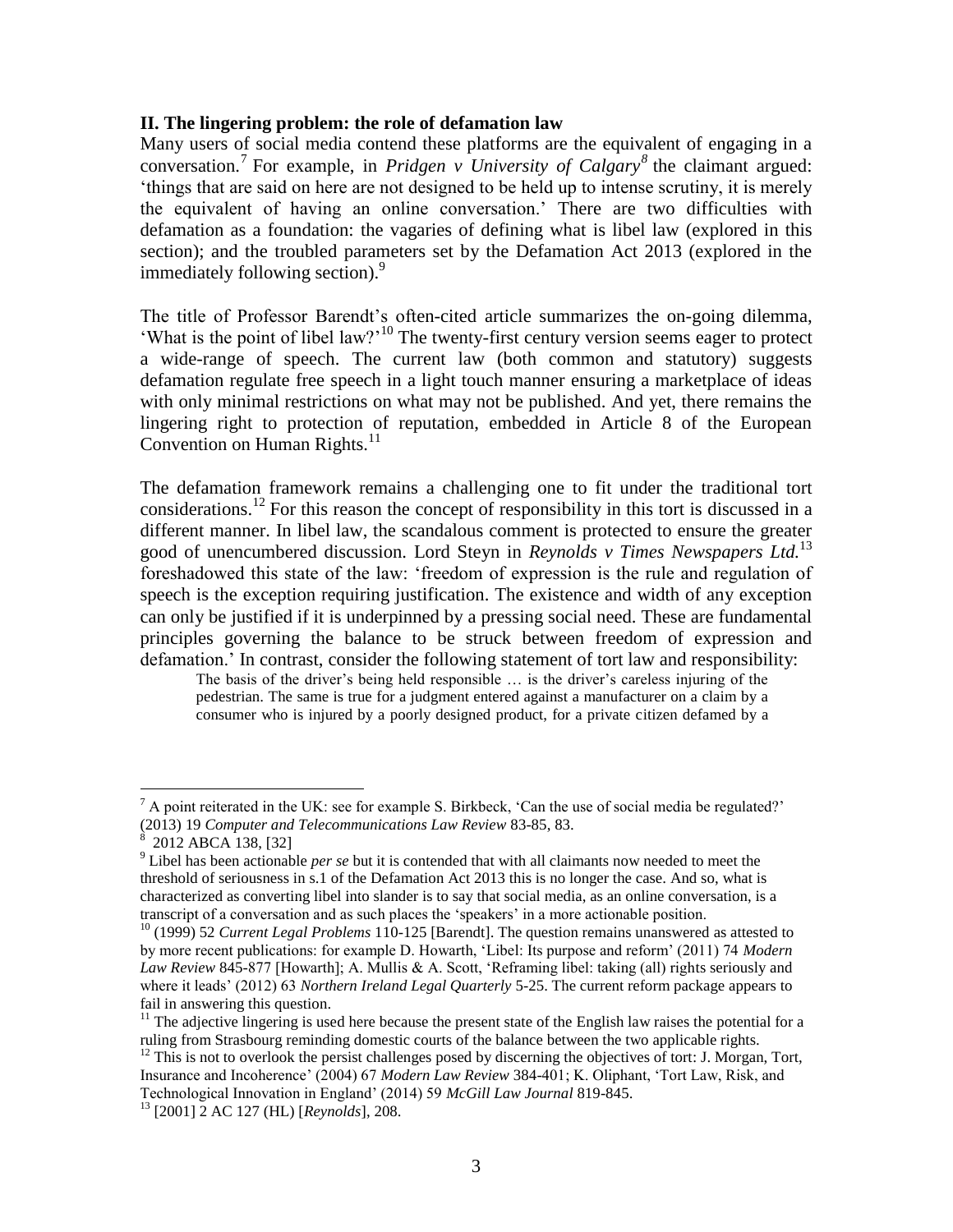magazine, for an investor defrauded by a swindler, and for a child molested by a caretaker.<sup>14</sup>

In each of these examples, save the one about defamation, there is a clearly wrongful act committed by a defendant. To defame is also a wrongful act, but the boundary is not synergistic with moral wrongs.<sup>15</sup> Speech garners greater latitude in English law because of its perceived value to society. In the above listing, then, the defamer stands out as one category of wrongdoer who sits uneasily with the others.

Further distancing of libel from tort are questions surrounding the nature of reputation. Advocates of greater protection for free speech rely on the relativism of reputation to undercut protection for that right.<sup>16</sup> They argue protection for reputation should be limited because it is essentially a private issue and free speech is a public right.<sup>17</sup> To these points Howarth's response may be proffered:

The content of reputations might well change as social and cultural conditions change, but that does not alter the fact that, at every moment throughout those changes, individuals have reputations the loss of which would do them harm. Even if individuals have no legitimate expectations that social and cultural conditions will remain unchanged, they do have a legitimate interest in the maintenance of their reputations for the time being.<sup>18</sup>

The tension is between the protection of two rights – one deemed public and the other viewed as private. The crux of the difficulty in answering the question 'what is the point of libel law?' is set within the law's mandate to balance these competing interests. And yet, legal developments in the UK have undercut the equal regard given to both protection of speech and reputation.<sup>19</sup> Intensifying the issue, the multiple platforms of social media are emblems of free speech and, as a corollary, a challenge to reputational concerns (as well as giving rise to other considerations such as privacy).  $^{20}$ 

<sup>14</sup> J.C.P. Goldberg & B.C. Zipursky, 'Tort Law and Responsibility' in J. Oberdienk*, The Philosophical Foundations of Tort Law* (Oxford: OUP, 2014), 17.

<sup>&</sup>lt;sup>15</sup> Historically, an award of damages in defamation is made once liability is established and no defences are found to be applicable: D. Ibbetson, *A Historical Introduction to the Law of Obligations* (Oxford: OUP, 1999), 115. The punitive nature is evident in this remedy but this is not a complete characterization for there is much ground to be covered before liability is established and defences are found in applicable.

<sup>&</sup>lt;sup>16</sup> User-generated content on the internet would seem to only further imperil reputation. danah boyd's term 'persistent' embodies the challenges here: d. boyd, 'Social Network Sites as Networked Publics:

Affordances, Dynamics, and Implications' in Z. Papacharissi (ed) *Networked Self: Identity, Community, and Culture on Social Network Sites* (New York: Routledge, 2011), 39-58.

<sup>17</sup> The wording of Binnie J in the Canadian Supreme Court decision of *WIC Radio Ltd v Simpson* [2008] 2 SCR 420, [2], steels these critics: reputation is the 'regrettable but unavoidable road kill on the highway of public controversy'.

<sup>18</sup> D. Howarth, 'Libel: Its purpose and reform' (2011) 74 *Modern Law Review* 845-877, [Howarth], 849. Reference should also be made to Lord Nicholls' remark in *Reynolds* that 'Protection of reputation is conducive to the public good': *Reynolds*, 201. Daniel Solove contends that reputation and freedom are interlinked: D.L. Solove, *The Future of Reputation* (New Haven: Yale University Press, 2007).

<sup>&</sup>lt;sup>19</sup> For an extended investigation see G. Phillipson, 'The "global pariah", the Defamation Bill and the Human Rights Act' in D. Capper (ed.), *Modern Defamation law: Balancing Reputation and Free Expression* (Belfast: Queens University Belfast Press, 2012), 147-190 [Phillipson].

 $20$  With the prevalence of social media, it is posited that a positive reputation will be of increasing value where the commentator is viewed as a reliable and independent source of opinions and information.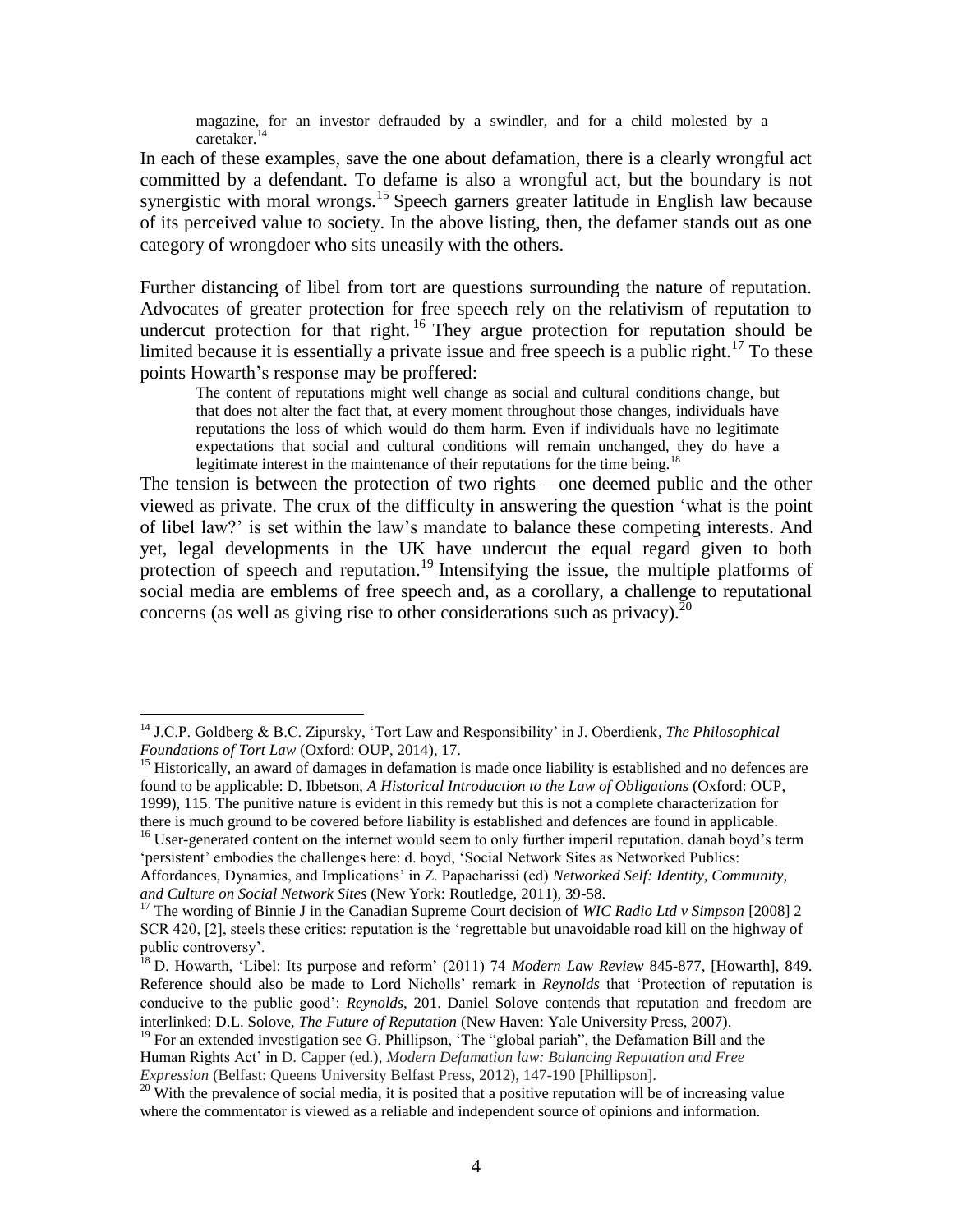#### **III. Troubled framework**

The Defamation Act 2013 is not an ideal source for those seeking guidance on responsible regulation of social media use.

As legislation passed in the midst of remarkable technological advances in communication, the Act underwhelms. A defence for internet service providers (s.5) is the extent of acknowledgement of contemporary communications.<sup>21</sup>It deals more with anonymised defamatory remarks. The defence for website operators continues from the existing common law.<sup>22</sup> The common law found liability where 'there [was] knowing involvement in the process of publication of the relevant words.<sup>23</sup> Section 5(3) of the statute<sup>24</sup> bears a similarity to the decision of the Court of Appeal in *Tamiz*.<sup>25</sup> This is noteworthy when one considers that, through the 2013 Act, Parliament has overruled common law developments in two widely used defences. To be so readily informed by the common law here contributes to the mélange that is the Act. The impression arising from the Act is that the drafters believed online defamation would likely arise where the commentator hid behind anonymity. As will be seen, the Act places commentators using their own names in a better position, but only to an extent.

With the Defamation Act 2013, Parliament has reset the common law and created a new baseline. It may be that guidance is derived from decisions prior to the Act's passage, but their influence of these decisions is intentionally muted.<sup>26</sup> The defence of honest opinion in s. 3 (which replaces the defence of fair comment)<sup>27</sup> illustrates this. The Act requires the defendant to show that: (1) the statement complained of is a statement of opinion;  $^{28}$ 

The *Electronic Commerce Directive* Dir. 2000/31/EC brought into force in the UK by the *Electronic Commerce (EC Directive) Regulations 2002* SI 2002/2013 are also relevant in this instance.

 $21$  Section 5 works in tandem with s.10 which permits an action against an individual other than the author, editor or publisher only if 'the court is satisfied that it is not reasonably practicable for an action to be brought against the author, editor or publisher.' The Act also recognizes publication on a website in s.13.

<sup>22</sup> See *Godfrey v Demon Internet Ltd* [2001] QB 201 (QB); the distinction made by Eady J. in *Bunt v. Tilley* [2006] 3 All ER 336 (QB) [*Bunt*], [12]: '[the defendant] had actively chosen to receive and store the newsgroup exchanges containing the posting, and it could not be accessed by its subscribers. It was within its power to obliterate the posting'; and subsequent decisions such as *Metropolitan International Schools v Google and others* [2009] EMLR 27 (QB), *Davison v Habeeb* [2011] EWHC 3031 and *Tamiz v Google*  [2013] EWCA Civ 68 [*Tamiz*].

<sup>23</sup> *Bunt*, [23].

 $24$  (2) It is a defence for the operator to show that it was not the operator who posted the statement on the website.

<sup>(3)</sup> The defence is defeated if the claimant shows that—

<sup>(</sup>a) it was not possible for the claimant to identify the person who posted the statement,

<sup>(</sup>b) the claimant gave the operator a notice of complaint in relation to the statement, and

<sup>(</sup>c) the operator failed to respond to the notice of complaint in accordance with any provision contained in regulations.

<sup>&</sup>lt;sup>25</sup> The Court in *Tamiz* (at [16]) found that the capacity to moderate (i.e. remove specific comments) does not equate to liability. Subsequently, s.5(12) states: 'The defence under this section is not defeated by reason only of the fact that the operator of the website moderates the statements posted on it by others.'

<sup>&</sup>lt;sup>26</sup> Professor Phillipson has suggested that there are four avenues which courts may take regarding case law preceding the Act; though he also cites the Government's view that this body of law would be for guidance: Phillipson, 162.

 $27$  Section 3(8).

 $28$  Section 3(2).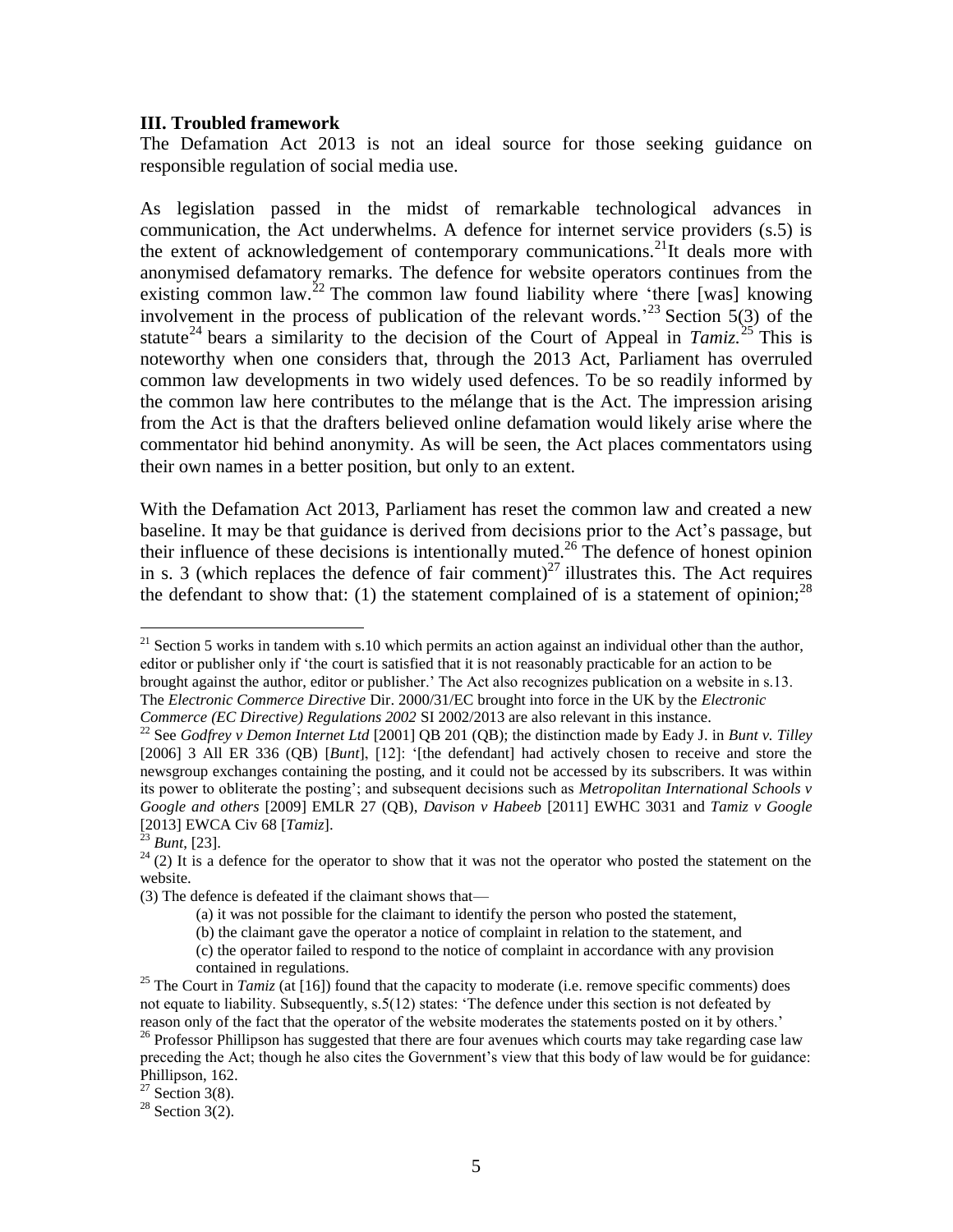(2) the basis of opinion is generally or specifically referred to;<sup>29</sup> (3) that an honest person could have held the opinion.<sup>30</sup> According to s.3(4), in order to qualify for the defence, a defendant would need to show that an honest person could hold the same opinion either (a) based on facts in existence at the time of publication or (b) based on any privileged statement published prior to the impugned comment. The troubling aspect arises in (a) with the weakening of the sufficient factual basis requirement for the opinion. In *Joseph v Spiller*<sup>31</sup> Lord Phillips wrote of the importance of the factual underpinning of comments at common law when he questioned how 'a defendant can base a defence of honest opinion on a fact that was not instrumental in his forming the opinion that he expressed by his comment.<sup>32</sup> A less useful control mechanism is found in the 2013 Act: the commentator need only point to facts in existence at the time of the comment being made and it remains an open question whether the author needs to have known of them at the relevant moment. The Explanatory Notes to the Act do not require a connection between any relevant fact or facts and the formation of the (impugned) opinion. Despite the Notes' suggestion, a link between the existing case law and the 'requirement that "an honest person" must have been able to hold the opinion' is at best tenuous.<sup>33</sup> The broadened spectrum of commentary provides a breadth of protection by way of applicable defences because the author will need to only find 'any fact which existed at the time the statement complained of was published'.<sup>34</sup>

The public interest (which was a key aspect of the common law fair comment defence) has been muted in the statutory defense, although whether or not the matter is one of public interest remains a question for determination based on the facts of the case. It is now less clear whether public interest is a pre-requisite for statutory protection. The query stems from  $s \cdot 3(4)(b)$  which permits a privileged statement to form the basis of a comment attracting the defence; such a statement would include (based on  $s \cdot 3(7)(a)$ ) an item protected by the defence of publication on a matter of public interest (set out in s.4 of the Act). The overlap between the two defences will be returned to after outlining the public interest defence.

Section 4 of the Act contains the new defence of responsible publication on a matter of public interest and is intended to replace *Reynolds* privilege.<sup>35</sup> A defendant qualifies under this provision where the impugned statement was on a matter of public interest and the publication was handled in a responsible manner. There are subjective  $36$  and objective<sup>37</sup> elements to this provision.<sup>38</sup> The breadth afforded to this defence is wider than

 $\overline{a}$ 

 $37$  (a) the statement complained of was, or formed part of, a statement on a matter of public interest'

 $29$  Section 3(3).

 $30$  Section 3(4).

<sup>&</sup>lt;sup>31</sup> [2010] UKSC 53.

<sup>32</sup> *Spiller*, [95]. The point was reiterated by the Court of Appeal in *Cammish v. Hughes* [2012] EWCA Civ 1655, [23].

<sup>&</sup>lt;sup>33</sup> Defamation Act 2013, Explanatory Notes, [23].

 $34$  Section 3(4)(a).

 $35$  As identified in section 4(6): 'The common law defence known as the Reynolds defence is abolished.' <sup>36</sup> '(b) the defendant reasonably believed that publishing the statement complained of was in the public interest.'

<sup>&</sup>lt;sup>38</sup> Defamation Act 2013, Explanatory Notes, [30].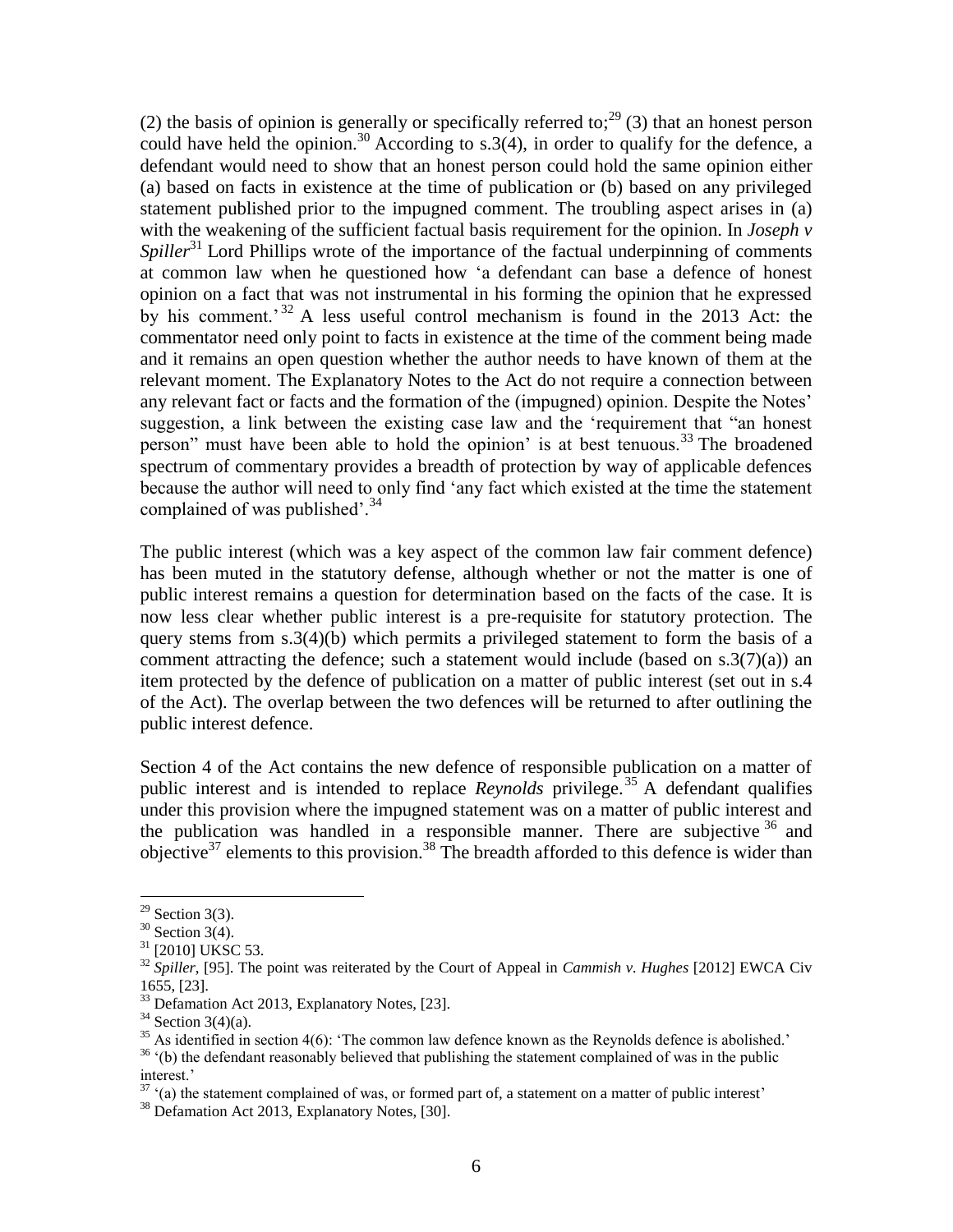that for the common law defense of honest opinion: 'For avoidance of doubt, the defence under this section may be relied upon irrespective of whether the statement complained of is a statement of fact or a statement of opinion.<sup>39</sup> Section 4(3) adds a notable (though confined) limitation. <sup>40</sup> The House of Lords Select Committee examining the draft bill drew attention to an earlier version of the provision that repeated the non-exhaustive list provided by Lord Rodger in *Reynolds.* The Committee was concerned that the list would be viewed as a test and therefore repeat the circumstances outlined by the House of Lords in *Jameel (Mohammed) v. Wall Street Journal Europe (SPRL);* <sup>41</sup> that is, the list was not to be applied strictly but as a guideline.<sup>42</sup> (The provision also appears to preclude the court from finding that the publication was negligent in some way.) Again, a difficulty arises. Verifying facts (a hallmark of responsible publication) is not a necessary step to statutory protection. The Act does not outline a defence for facts that were checked. It says, in this situation, there is no need to check facts at all. In the social media context, s.4(3) could be viewed as beneficial to free discourse. If the platform permits users to freely contribute to discussions as they arise, a requirement for each contributor to check facts would seem to be onerous, if not chilling.

As a summary comment, opinion is the darling of the Defamation Act 2013. Together sections 3 and 4 draw attention to opinions as speech; a matter underlined by s.4(5). The framework change promulgated by the legislation is a shift from what may have been called 'responsible journalism' (where decisions such as *Reynolds*, *Jameel* and *Flood v Times Newspapers Ltd.*<sup>43</sup> spoke of free speech under a loose rubric of responsibility) to one of reasonable belief where authors of impugned comments need only have a reasonable belief as to the public interest and accuracy of the remarks. Hugh Tomlinson QC has written of the foreseeable difficulties:

a person can reasonably believe that the publication of a statement is in the public interest without taking steps to verify its truth . . . if, for example, a journalist is told by a source that he believes to be reliable that a leading politician is corrupt, the journalist could reasonably believe that it was in the public interest to publish such an allegation without further investigation into its truth. It could even be argued that it was reasonable for a journalist to believe that publication is in the public interest where he has no positive belief in its truth but simply believes that because of its seriousness it is an allegation which should be published. $4$ 

Whittled away are the remnants of concern for protection of reputation. The legislation even seems to deviate from the negligence standard. Howarth's argument now seems to be in question: 'As for the *Reynolds* defence, understanding the nature of the harm as

 $39$  Section 4(5).

 $^{40}$  It is not clear how this provision would affect the neutrality of reporting in the reportage defense. The Explanatory Notes to the Act stated at [32]: 'In determining whether … it was reasonable for the defendant to believe that publishing the statement was in the public interest, the court should disregard any failure on the part of a defendant to take steps to verify the truth of the imputation conveyed by the publication (which would include any failure of the defendant to seek the claimant's views on the statement.'

<sup>41</sup> [2007] 1 AC 359 (HL) [*Jameel*]

<sup>&</sup>lt;sup>42</sup> House of Lords Select Committee on the Constitution, *Defamation Bill* HL Paper 86 (London: TSO, 2012), [11]-[13].

<sup>43</sup> [2012] 2 AC 273 (SC) [*Flood*]. Though the disparity between the Court of Appeal and the House of Lords/Supreme Court in each of *Jameel* and *Flood* underlines the on-going debate regarding accepted standards.

<sup>&</sup>lt;sup>44</sup> H. Tomlinson, 'The Defamation Bill and a "Strong Public Interest Defence"' Inform 22 November 2013.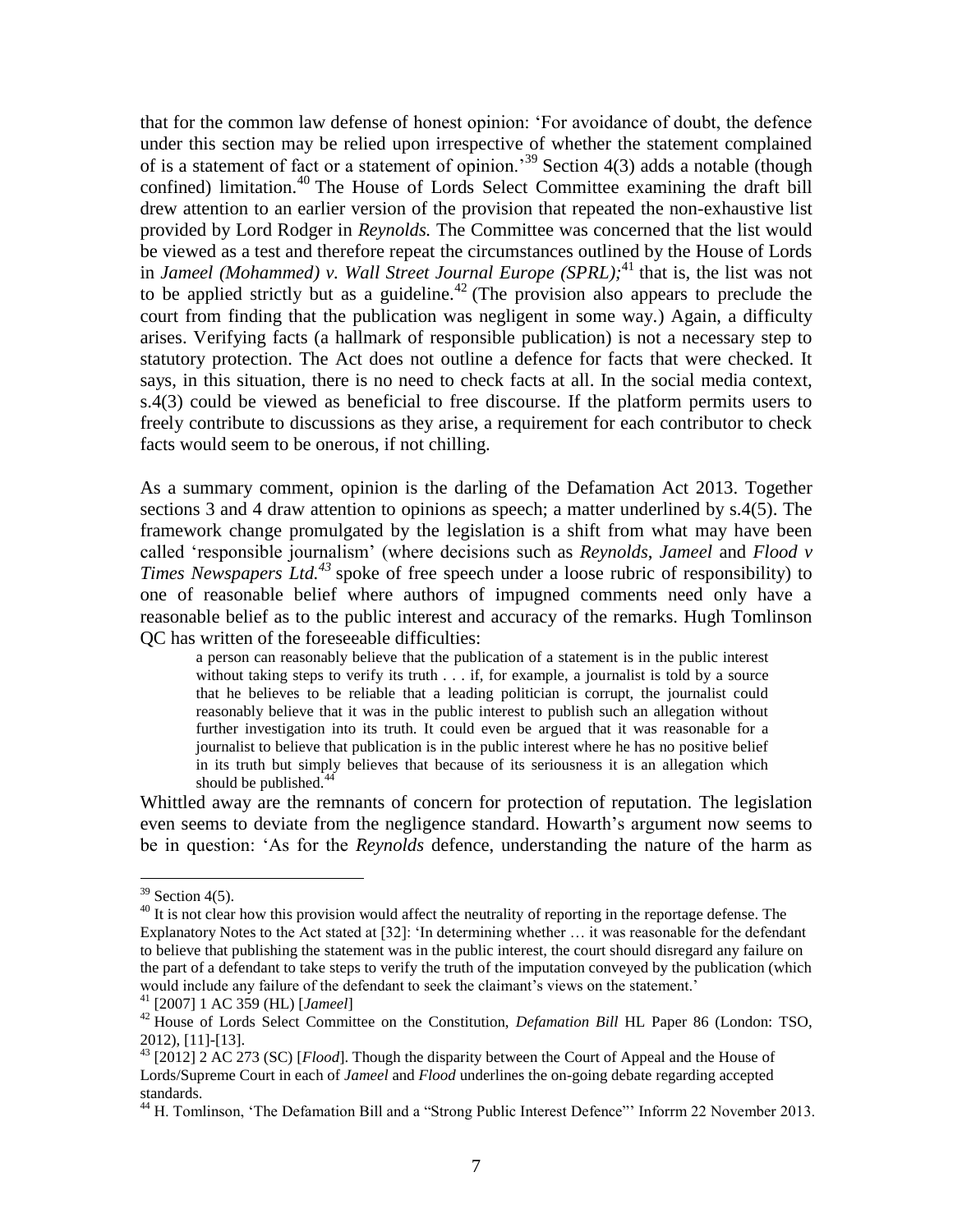closer to personal injury than harm to economic interests should make it easier to see an important parallel … between the *Reynolds* defence and the test for carelessness, or breach of duty, in negligence, albeit with the burden of proof reversed.'<sup>45</sup> Mullis and Scott contended that Parliament's intention with the Defamation Act 2013 was for journalists to undertake the same efforts to corroborate a story as they would have under the common law *Reynolds* privilege. <sup>46</sup> The optimism of the proffered view is not necessarily shared. It remains an open question whether the common law prior to the Act's passage would be of any force (even as guidance).<sup>47</sup> It must be recalled that the Defamation Act 2013 constitutes a critique of the common law of libel. Rejecting two significant defences, it resets adjudication in the area. These are necessary considerations for anyone seeking to limit freedom of expression based on the Convention right to protection of reputation. The protection of opinions under section 4 appears to adopt (as Mullis and Scott pointed out) the standard in *British Chiropractic Association v Singh<sup>48</sup>* over the 'preferable' views of Lords Hobhouse and Nichols in *Reynolds* who maintained the separation between fair comment and *Reynolds* privilege. Arguments against free speech now must be fortified so that triers of fact may be steeled by the strength of reasoning in a ruling that may be viewed as contrary to the not-so-subtle tenor of the Act.

Overall, the difficulty created here is that opinions are given pre-eminence, but the responsibility to be accurate or have some factual basis is overridden. The legislation is problematic because it affords an extra layer of protection for this form of discourse. Defendants (news media who have the resources to investigate stories) will most likely plead both ss.3 and 4 as defences where opinion is an issue because of the statutory interconnection. We may ask, 'why are there two defences' if opinion may be protected under either.

Putting aside the unnecessary lack of clarity created by the Act, let us consider the Act as enshrining protection for inference by way of value judgements. This is laudable and perhaps even at the core of free expression: the free debate of topics and their implications; a spirited consideration of competing arguments. Was the common law not doing this already? In *Singh*, the concept was arguably entrenched within the common law. In *Spiller*, the criteria for protection of value judgements were loosened by the adoption of a more general referencing of facts within comments. There is an argument to be made that, though loose, this framework functioned because it permitted a spectrum of values to inform value judgements. In effect, it protected plurality and speech which

<sup>45</sup> Howarth, 868. A further query is raised in regards to the long-debated decision in *Spring v Guardian Assurance Inc.* [1995] 2 AC 296 (HL).

<sup>46</sup> A. Mullis & A. Scott, 'Tilting at Windmills: the Defamation Act 2013' (2014) 77 *Modern Law Review*  87-109, 107 [Mullis & Scott (2014)], 90

<sup>47</sup> Lord Brown's explication of *Reynolds* privilege: 'could whoever published the defamation, given whatever they knew (and did not know) and whatever they had done (and had not done) to guard so far as possible against the publication of untrue defamatory material, properly have considered the publication in question to be in the public interest?': *Flood,* [113]; cited in Mullis & Scott (2014), 91.

 $48$  [2010] EWCA Civ 350.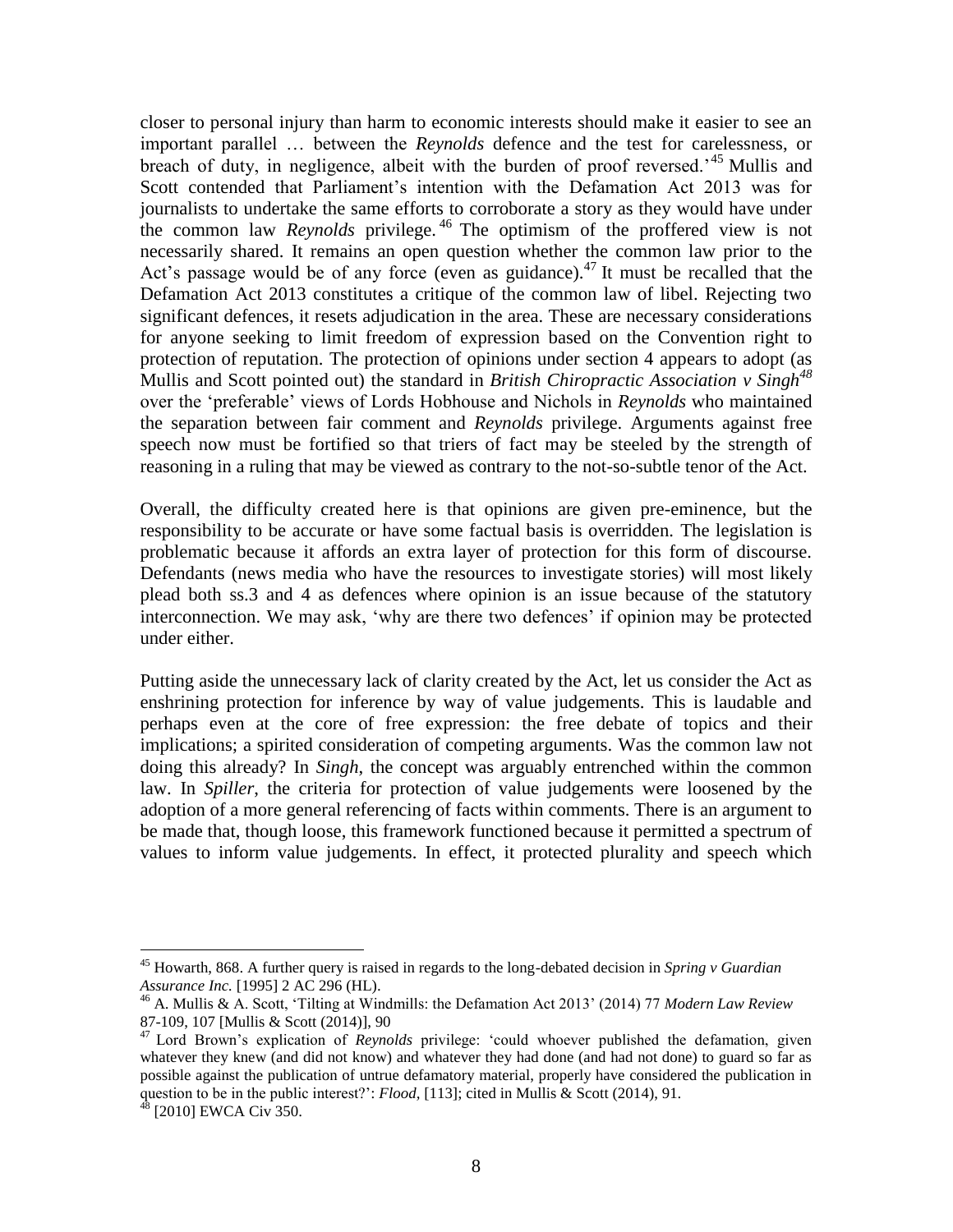contributed to on-going discussion. In its current form, the Act protects speech for the sake of making a comment. $^{49}$ 

## **IV. Categorising speech**

Underlying the discussion of social media and libel law are the notions of higher and lower forms of speech.<sup>50</sup> There are two constituent elements which are explored separately below. The first is the idea that free speech is in some way an absolute good; that is, promoting an unfettered spectrum for speech is a benefit to all. The second aspect attenuates the first: social media has been viewed as a lower form of speech. In regards to responsibility, both of these views have formative impact. Free speech as an absolute good is an argument used to liberalize regulation of speech based on publication by news media. The view that social media contains speech that should not garner the same level of protection as news media contradicts the argument for free speech as an absolute good. As a result, consideration of limitations on free speech and the associated challenges of drawing boundary lines have already been underway.

### **(i) Challenging the idea of free speech as an absolute good**

The reforms in the UK to defamation law have emphasized the value of speech itself. Arguments regarding the worth of speech are more of a slogan than a reality. We do not view all speech as being of equal value. Political speech (critical of government) has been the classic example of the good in free speech.<sup>51</sup> In *Derbyshire County Council v. Times Newspapers Ltd.*, <sup>52</sup> the House of Lords underlined the point when it ruled that government bodies could not sue in defamation because of (among other points) the potential chilling effect such a potential could have on democracy; especially as a free press is seen as essential to democracy.<sup>53</sup> These points focus on the public law aspects whereas social media speech draws particular attention to more individual legal considerations.

There has been a division in the platforms for speech that has revealed a predisposition. Traditional news media speech is held in higher regard than that of individuals on social media. And so, the notion of free speech has developed in a particular direction.<sup>54</sup> This

<sup>&</sup>lt;sup>49</sup> The Act raises the question of how closely it protects 'bare comments' which were deemed beyond protection in *Spiller*, [89], where the Court identified justification as the only possible defense. Moreover the Joint Committee also recommended that bare opinions fall outside protection: Joint Committee Report, [69].

<sup>&</sup>lt;sup>50</sup> J. Rowbottom, "To Rant, Vent and Converse: Protecting Low Level Digital Speech" (2012) 71 *Cambridge Law Journal* 355-383 [Rowbottom (2012)]. This work will be returned to later.

<sup>&</sup>lt;sup>51</sup> Professor Barendt has identified the 'democracy rationale' as the 'most influential theory in the development of 20<sup>th</sup> century free speech law': E. Barendt, *Freedom of Speech* 2<sup>nd</sup> edn (Oxford: OUP, 2005), 18, 20.

<sup>&</sup>lt;sup>52</sup> [1993] AC 534.

<sup>53</sup> A. Sen, *Development as Freedom* (Oxford: OUP, 1999).

<sup>54</sup> On this point see for example Eady J's remarks in *CTB v News Group Newspapers Ltd.* [2011] EWHC 1326 (QB), [25]: 'It may be thought that the wish of NGN to publish more about this "story", with a view to selling newspapers and perhaps achieving other commercial advantages, demonstrates that coverage has not yet reached its saturation point. Had it done so, the story would no longer retain any interest. … the alternative argument … that *The Sun* should at least be allowed to tell the Claimant's wife what it knows, or thinks it knows. This is a difficult one to follow. NGN is a media group legitimately interested in making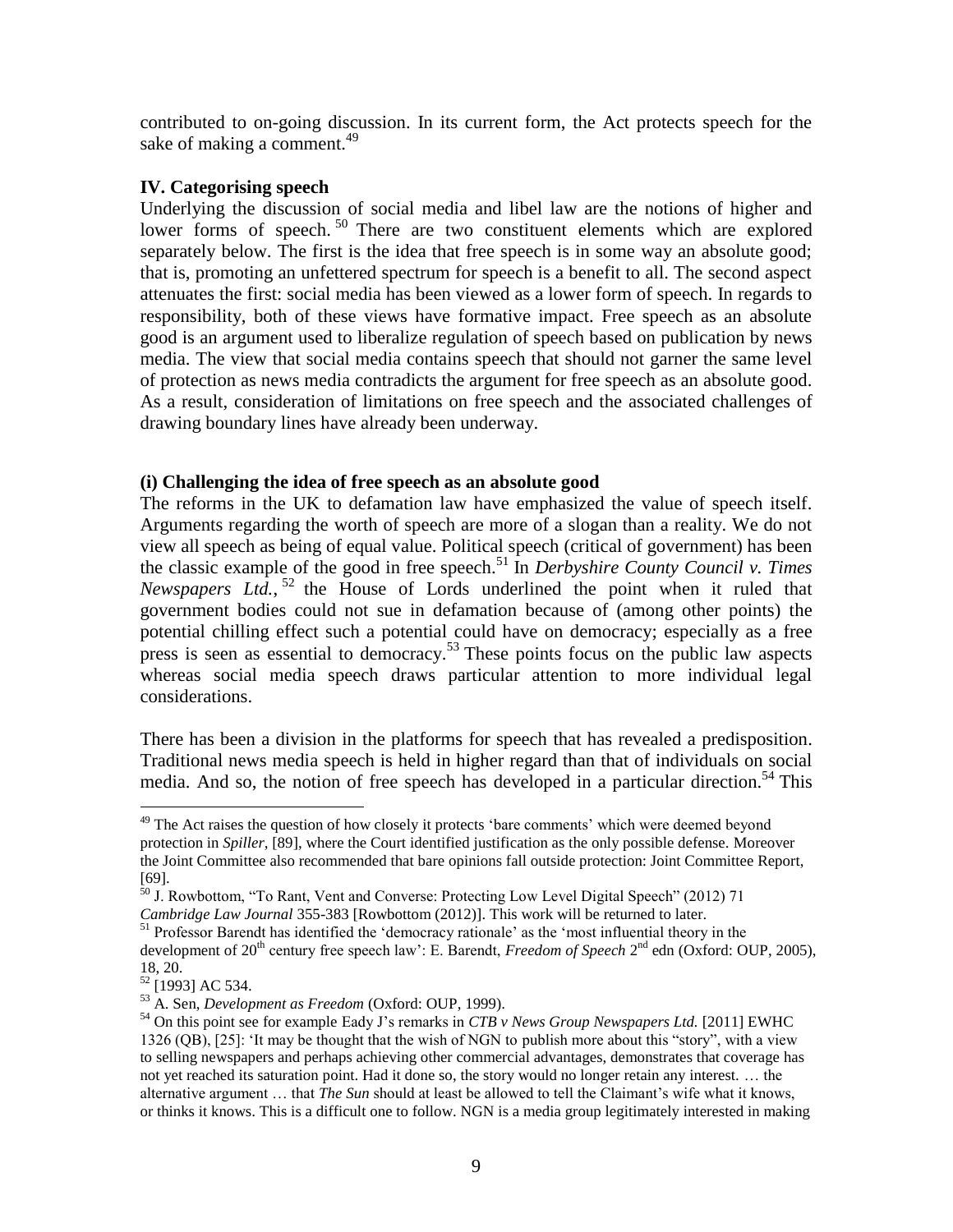path, though, is not surprising when one considers that the trajectory is the product of years of litigation involving news media publishers (often as defendants).<sup>55</sup> Technology has prompted renewed consideration. Social media platforms have now vaulted the individual into a novel dimension that challenges the domain held by traditional news agencies. As noted by the European Court of Human Rights, social media (as a form of communication via the internet) 'has now become one of the principal means by which individuals exercise their right to freedom of expression and information, providing as it does essential tools for participation in activities and discussions concerning political issues and issues of general interest.<sup>56</sup>

The Defamation Act 2013 maintains the hierarchy of traditional news media, situating social media as a lower form of speech (not worth regulating in concert with news media). The continuation of this paradigm challenges the notion of free speech. In their critique of the legislation, Mullis and Scott point to the lost opportunity to promote discourse in the Act's remedies.<sup>57</sup> This example furthers the present critique. Section 12 permits the court to order publication of a summary of a judgment. Section 13 grants the court power to compel the taking down of material found to be defamatory. To this the authors respond: 'Mandated discursive remedies – such as corrections, retractions, and rights of reply – could serve to vindicate reputation, to promote freedom of expression, and to secure the provision to the general public of the fullest possible information on matters of collective importance.<sup>58</sup> These proposed remedies arguably better enact the good of free speech concept. They encourage dialogue using traditional media as a conduit. Their absence is just as instructive as their presence would have been. There is a corrective underpinning to these sections of the Defamation Act 2013, more regulation than stimulation. The Act holds 'offenders' to account through recrimination in the form of a judgment summary against the publisher, if not being mandated to take down the impugned publication. With these remedies, the Act entrenches a print media paradigm where news media publications are the definitive and final statement on a topic. Traditional media, in the Act, epitomize sources of discussion and therefore are placed in a special realm.<sup>59</sup> As an alternative though complementary strain, social media offers an

profits from communicating to the world at large. It surely does not aspire to the role of social worker or "relationship counsellor".' This case marked a breakdown in the injunction process as the identity of the at that time unnamed claimant was later revealed after being the subject of much internet speculation. For a summary of the events surrounding the case see A. Murray, *Information Technology Law: The Law and Society* (Oxford: OUP, 2013) [Murray], 144.

<sup>&</sup>lt;sup>55</sup> Rowbottom has noted this development: Rowbottom (2012), 359. A concern with the melding of free speech and commercial interests has a long history. In their seminal article of 1890, Brandeis and Warren contended that the 'press is overstepping in every direction the obvious bounds of propriety and of decency … [having] invaded the sacred precincts of private and domestic life'.S. D. Warren & L.D. Brandeis, 'The Right to Privacy' (1890) 4 *Harvard Law Review* 193 [Warren & Brandeis], 196. The intermingling of defamation and privacy law is a compelling topic, but one which requires its own space beyond that permitted here.

<sup>&</sup>lt;sup>56</sup> *Yildirim v Turkey* [2012] ECHR 2074, [56]. Mullis & Scott have also written on the notion of taking free speech seriously: A. Mullis & A. Scott, 'Reframing libel: Taking (all) rights seriously and where it leads' in D. Capper (ed.), *Modern Defamation law: Balancing Reputation and Free Expression* (Belfast: Queens University Belfast Press, 2012) [Mullis & Scott (2012)], 1-21.

 $57$  The discussion continues on from one they started in Mullis & Scott (2012), 15.

<sup>58</sup> Mullis & Scott (2014), 107.

 $59$  Perhaps this is why there is a charter regulating the UK press.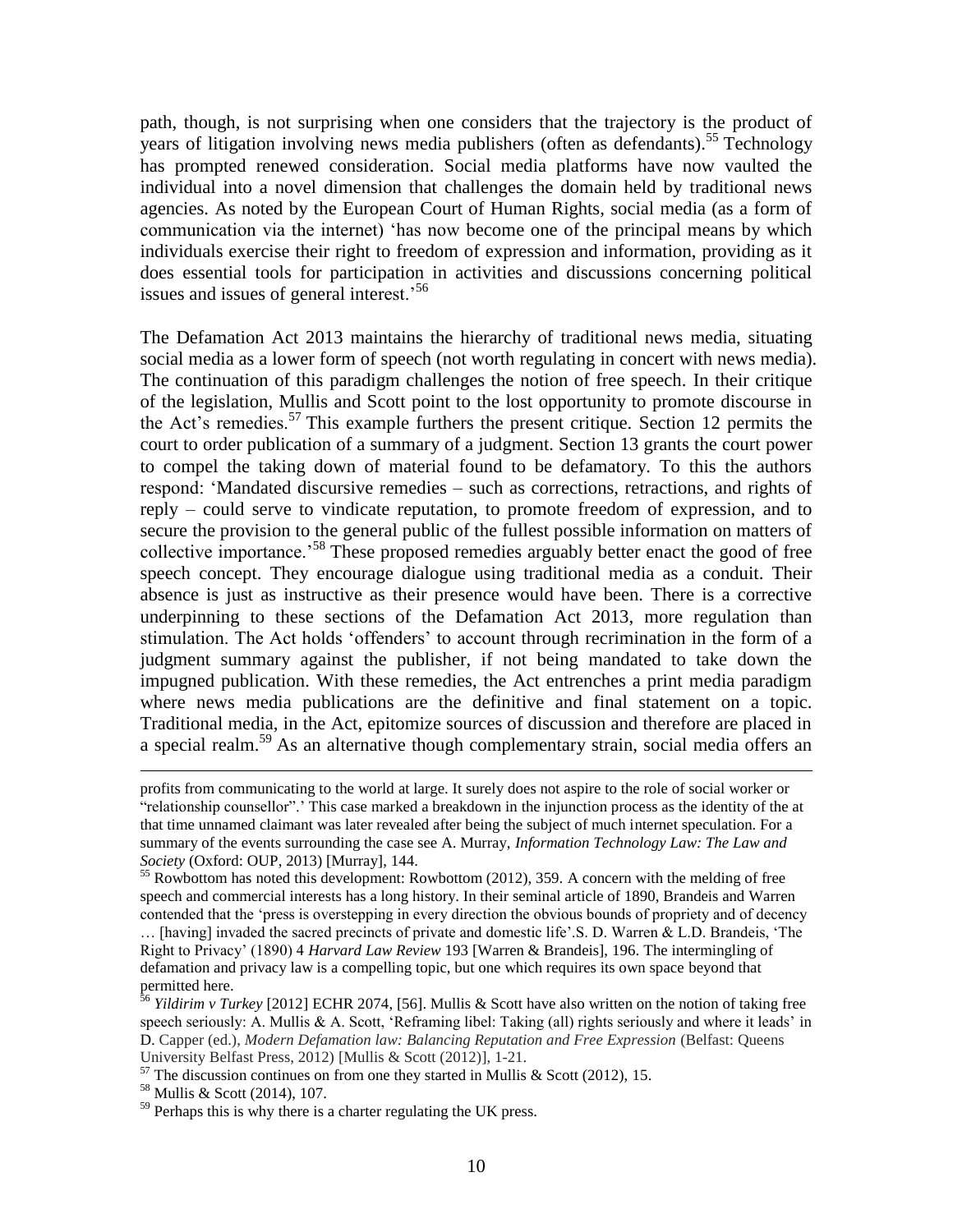interactive version of news where print news is published to an online source and the story may be shared or posted to alternate sites with comments attached; drawing readers into stories through participation.<sup>60</sup> A profound opportunity has been passed up. The combination of social and news media may extend the organic nature of discussion.

#### **(ii) Social media as a lower form of speech**

The perceived lower value of social media comments reveals an inherent ranking of speech. It openly contradicts the ideal of neutrality; a fiction maintained in defamation law where formal ranking of publications has not been undertaken. Courts have only written of different readerships in considering whether a comment is defamatory.<sup>61</sup> And yet, the public may unofficially rank publications in some manner (for example by perceived quality). This behaviour would be consistent with the marketplace of ideas concept that leaves to the individual reader such a choice.<sup>62</sup> Rowbottom has provided the language of high and low level speech. $^{63}$  This categorization has brought the discussion further along (notably as it combines the medium of speech with a notion of its value).<sup>64</sup>

Take the example of *Singh*; though the matter was not considered in the Court of Appeal's decision. The defendant was a respected commentator on science with what may be called respected credentials. Employing the marketplace metaphor, his remarks may be regarded as being of a high level because he has published his remarks in a news media outlet coupled with the added value of his background.<sup>65</sup> In contrast, the 'default' view of social media as a form of speech less worthy of protection (coupled with the presumption that remarks made on the medium are of no value) must be changed as the considerations deserve recognition of the nuanced issues. This is not to suggest, however, that social media speech should be given relaxed treatment. The 'irresponsible blogger'<sup>66</sup> must also be made to think before publishing a remark online. Rather, the focus is on finding the balance between the great tool of social media as a means of dialogue versus its potential as a basis for liability.

 $60$  The publishers' editing privileges of the comments section on their websites is an issue to be further explored.

<sup>61</sup> See for example *Thornton v Telegraph Media Group Ltd* [2010] EWHC 1414.

 $62$  D. Mangan, 'An Argument for the Common Law Defence of Honest Comment' (2011) 16

*Communications Law* 140-147, 144.

 $63$  Rowbottom (2012), 357: 'The term "high level" is adopted here to refer to expression that is professionally produced, aimed at a wide audience, is well resourced and researched in advance. By contrast, the "low level" refers to amateur content that is spontaneous, inexpensive to produce, and is often akin to everyday conversation. With "low level" communications, lower standards of responsibility will normally be expected of the speaker than of a professional mass media entity.' (357) He has also provided a diagram outlining his classification: J. Rowbottom, 'In the shadow of the big media: freedom of expression, participation and the production of knowledge online' (2014) *Public Law* 491-511 [Rowbottom (2014)], 494.

 $64$  The language continues the view of speech by an individual on a user-generated platform as being of a low level without noting the blurred lines created by news media using the popular spontaneous platforms available to all with online access.

<sup>65</sup> The European Court of Human Rights' decision in *Mosley v UK* (2011) 53 E.H.R.R. 30, [114], also suggests a ranking of speech where reporting on lurid, personal details does not attract the 'robust protection' of Article 10.

<sup>&</sup>lt;sup>66</sup> Phillipson, 170.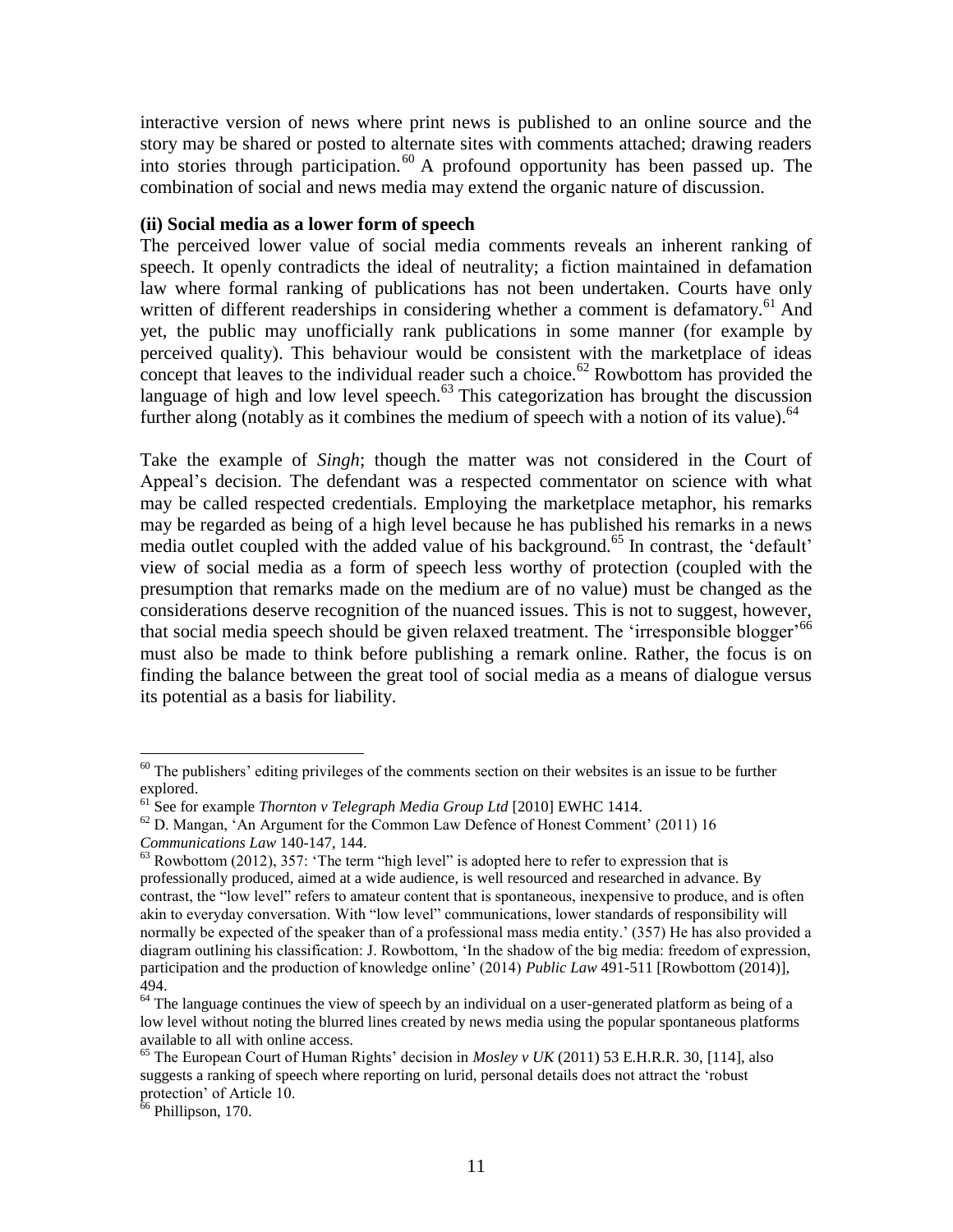The decision of the employment tribunal in *Crisp v Apple Retail (UK) Ltd. <sup>67</sup>* sets a backdrop for further elaboration. There, the tribunal upheld Apple's decision to terminate Crisp's employment for posting comments critical of the Apple workplace and its products.<sup>68</sup> The issue was one of misconduct and the test in English law is rather elastic. Emphasis was placed on the 'great importance of image to the company'.<sup>69</sup> Even though Crisp did not identify himself as an Apple employee on his *Facebook* page, the tribunal was satisfied that the friends to which these comments were accessible (Crisp had restricted the visibility of his comments to only his friends) knew that Apple employed him.<sup>70</sup> He also did not have control over his friends' ability to pass on the remarks.<sup>71</sup> The claimant's freedom of expression argument was dismissed on the basis that his comments, first, were deemed unimportant to freedom of expression as compared with political opinions and, second, were damaging to Apple's reputation.<sup>72</sup>

Criticism of the ruling here challenges the first basis above and elaborates on the second. The tribunal was remarkably certain that Crisp's comments were of a low level/low value and as such not worthy of protection. However, the mention of 'political opinion' as an example of higher quality speech prompts a troubling suggestion: remarks made on social media pertaining to the workplace are not sufficiently worthy of protection.<sup>73</sup> Some of the claimant's comments related to the functionality of Apple products and so the question of a public interest could have also been arguable, especially given the prominent sales of these items. Protection from reputational harm is not an absolute right, for defamation law permits challenges to reputation. In this instance, the challenge by Crisp was that Apple products may not function properly. Speech limited to remarks solely about government via conventional forms of media would be a remarkably small area for protection.<sup>74</sup> Although it was not an issue here, the tribunal seemed closed off to any notion of public interest in workers' speech such as whistleblowing. There may well be a public interest in discussing matters pertaining to private entities (for example, because of the products they sell to the public as consumers). The idea that only remarks analogical to political speech are to be protected stands out as unusually limited.

The sounder basis for upholding the dismissal in *Crisp* can be broadly placed under the notion of fidelity or loyalty. The claimant was at liberty to express opinions as he had but he must also have accepted the employer's response to those comments by dismissing him. Crisp's comments carried the potential to harm the company's reputation and in so

<sup>67</sup> ET/1500258/11 [*Crisp*].

<sup>68</sup> *Ibid,* [14].

<sup>69</sup> *Ibid*, [39].

<sup>70</sup> This factor must be impeachable as a determining consideration because (at least some) *Facebook* friends would presumably know some personal details such as employment history, independent of a *Facebook* profile.

 $^{71}$  In this case a co-worker passed on his comments to Apple: *Crisp*, [44]-[45].

<sup>72</sup> *Ibid,* [46].

 $73$  This is in contrast to other jurisdictions, such as the United States, where the matter can fall under statutory protection, such as s.7 of the US National Labor Relations Act 29 USC ∫ 151 (1935).

<sup>74</sup> Baroness Hale's unequivocal direction in *Jameel v Wall Street Journal Europe Sprl* [2006] UKHL 44, [147] remains applicable: 'the most vapid tittle-tattle about the activities of footballers' wives and

girlfriends interests large sections of the public but no-one could claim any real public interest in being told about it.'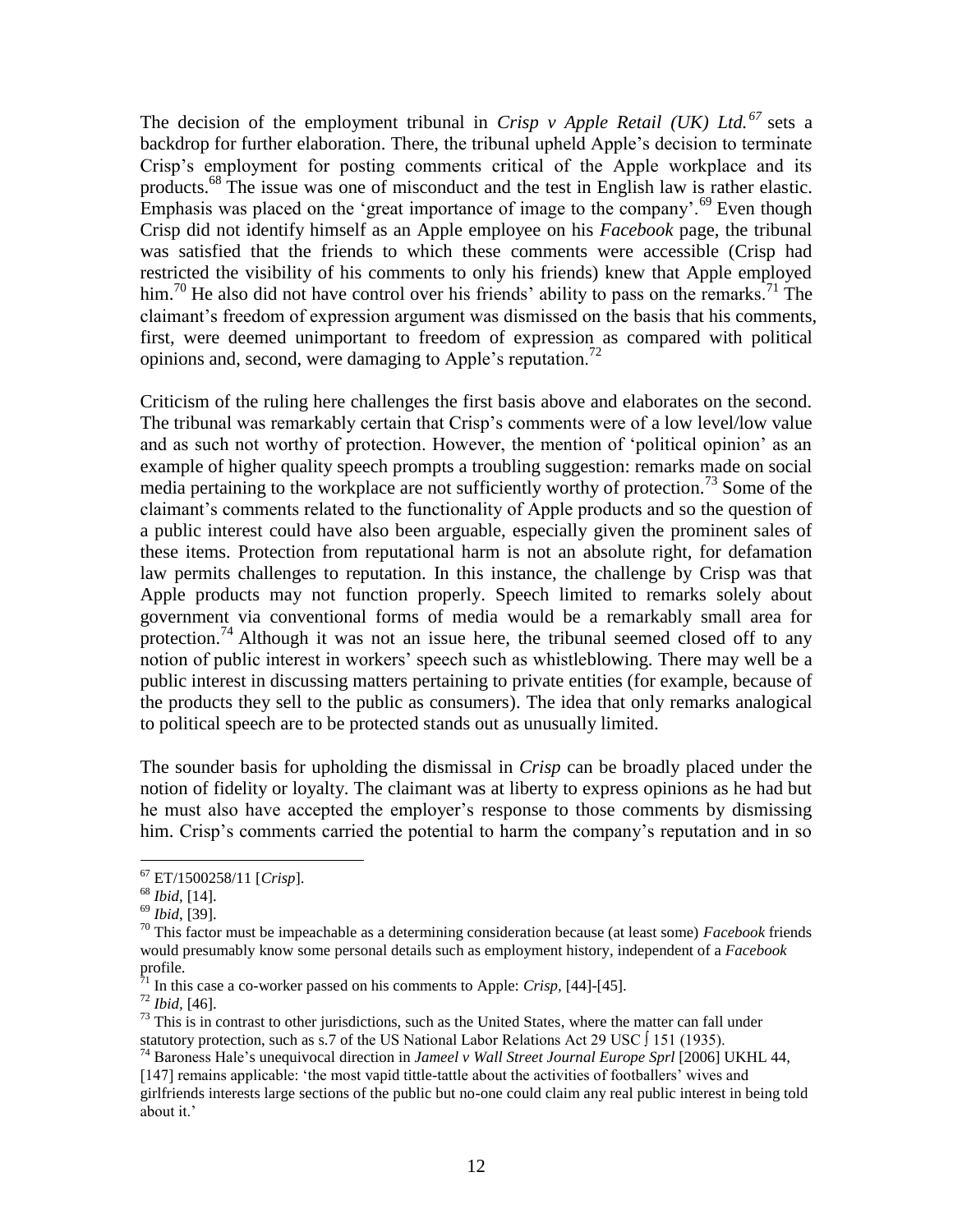doing transgressed the boundaries of employee fidelity to an employer. The tone of his postings (especially if one considers that his first mention of the matter was on his *Facebook* page) went beyond the measure of mere remarks (let alone whistleblowing), as the motive was to impugn his employer.<sup>75</sup> *Crisp* should be the subject of significant criticism because of its casual treatment of speech on social media. While his remarks may have been low level and of little value, this ruling fell short of exploring this spectrum in a proper manner. More nuanced decision-making must be demanded, especially relating to developing media for expression.

#### **V. Freedom to participate**

The Defamation Act 2013 has created a new issue with regards to free speech which is encapsulated in the phrase freedom to participate.<sup>76</sup> The public's right to know has underpinned the justification for free speech where traditional news media facilitate this knowledge. With the 2013 Act, the premise has shifted to the individual's right to participate. The difference between the public's right to know and the individual's right to participate may be nuanced, but it is an important distinction to consider because the new Act takes regulation a step further away from responsibility. This is most noticeable when looking at the defence of publication on a matter of public interest (s.4). Usergenerated platforms (such as social media) provide the ready-made means for contribution. The subjective benchmark of the publisher believing the statement was on a matter of public interest also reinforces the participatory aspects of expression. However, the provision does not speak of responsible publication and reference to the objective test of a reasonable belief (s.4(1)(b)) falls short of acting as a control mechanism in favour of this aim. When it comes to freedom of expression, the terrain is open when one speaks of the public interest. Equally wide, unfortunately, is the potential for harm to reputation (as protected by the European Convention of Human Rights)<sup>77</sup> via user-generated internet platforms.

#### **(i) Expression in social media as participation**

 $\overline{a}$ 

There are different means of expression in social media. One popular form is the expression of immediate mood. To this point, the extent of user sharing of personal information has been remarkable. The cathartic undertone found on the various platforms reveals not just ease with sharing intimate details but also a desire to seek out connectedness based on shared experiences. As meritorious actions, these traits may be

<sup>&</sup>lt;sup>75</sup> The European Court of Human Rights found that where the intention of the worker was to damage the employer's reputation, the speech did not contribute to social debate: *R Predota v Austria*, App. No. 14621/06, decision of 18 January 2000. A decision of the Leuven Labour Tribunal takes a similar path to that noted here: 17 November 2011, (2012) 46 *Revue du Droit des Technologies de l'Information* 79. The critical statements of a business development manager on his *Facebook* account constituted serious misconduct warranting dismissal because of the company's communications policy; his work as a manager; and finally as a result of the timing of the comments which came about when the CEO had been reassuring markets about the company's strength.

 $76$  Words other than participate have been debated and put aside. For example, argument (or even dispute) could be inserted. However, as Gardner has noted, the word 'has distracting overtones on both sides': Gardner, 163.

<sup>77</sup> *Editorial Board of Pravoye Delo and Shtekel v Ukraine* (33014/05) (2014) 58 E.H.R.R. 28, [63]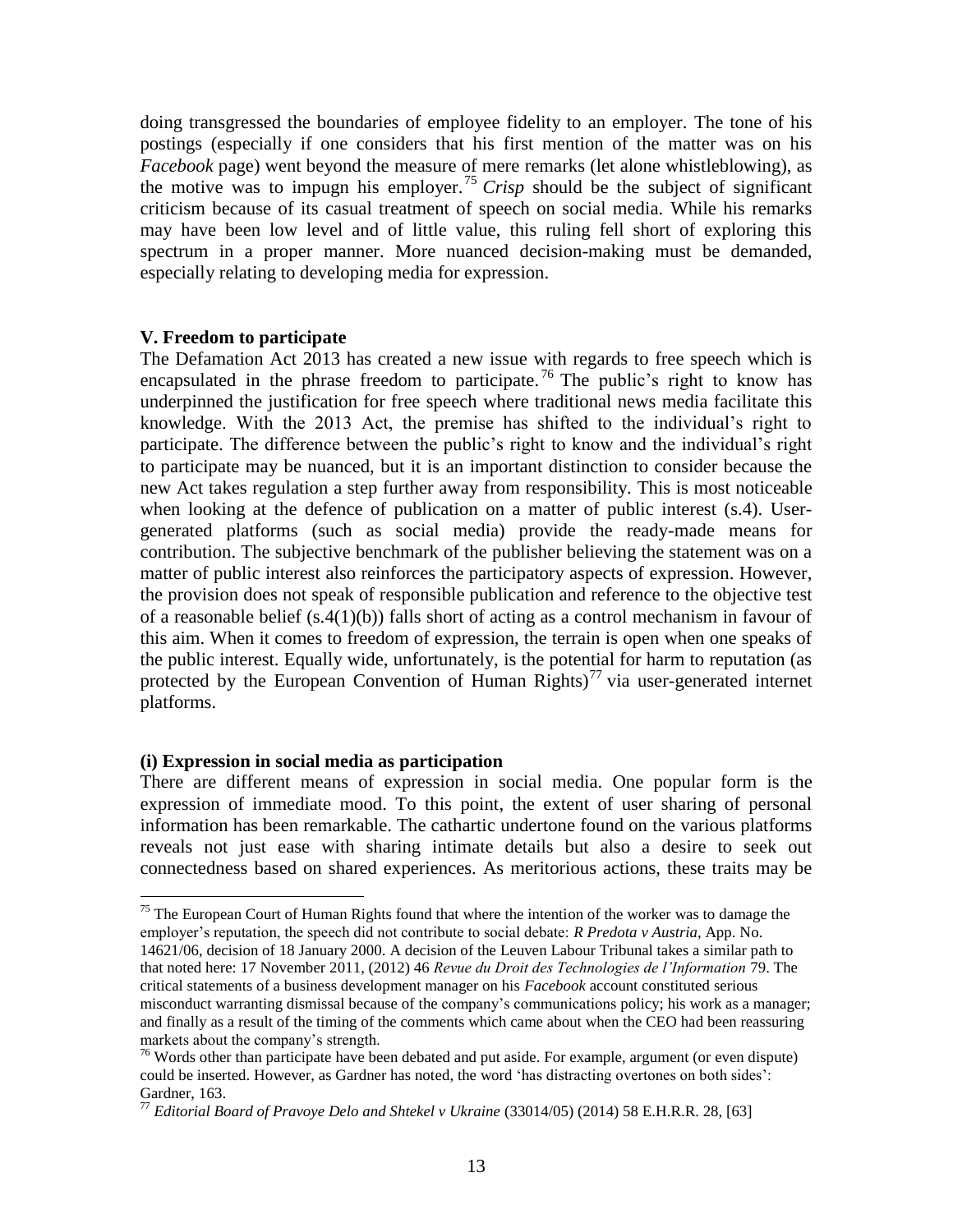classed as self-actualisation: individuals exploring notions of identity and community. More often, self-actualisation has been a face of the 'good' of free speech. Still, this is not the extent of speech as social media evidences. Frequently these expressions are made so as to elicit commentary from others. In this way, expression of mood segues into the next form.

More on point for the present discussion, a statement of opinion such as a critique, ridicule or correction (this is not an exhaustive listing) is another common form of social media expression. <sup>78</sup> An intriguing interaction is created here and it links with the format of a defamation action. A relative relationship is established where the defendant instigates an association with another person by her comments. The claimant's retort indicates his subjective interpretation of the remark as having crossed a boundary. The problem in defamation law, exacerbated by social media, is who has the authority to curb what we say? Defendants do not automatically accept the personal assessment of claimants. Courts stand in an authoritative role to some extent. However, when it comes to free speech, there is a curious duality: greater reluctance to cede ground with this right; and yet, the right is also acknowledged to be fettered. At its core, defamation law permits a claimant to demand of a defendant 'why did you say that about me?'<sup>79</sup> Herein lies a foundation for holding a person to account for what s/he writes about someone else on social media.<sup>80</sup> There is a relational responsibility: we enjoy the liberty to say what we will about any other individual, but that individual has a right to call us to account for the remark.<sup>81</sup> The responsibility arises from the relationship created by B commenting on A's statement. In this way, defamation is part of the tort law framework because it 'defines duties not to injure others and leaves those who have breached such duties vulnerable to their victims' demands for responsive action.' <sup>82</sup> Into this space, regulation for responsibility in social media may be inserted.

*McAlpine v Bercow*<sup>83</sup> illustrates the scenario. This decision on the issue of seriousness contains much material to be unpacked (though space does not permit such extensive

<sup>78</sup> The Canadian labour arbitration decisions of *City of Toronto v. TPFFA, Local 3888 v Grievance (Edwards)*, 2014 CanLII 62879 and *City of Toronto v TPFFA, Local 3888 (Bowman)*, unreported (12 November 2014) 2014 CanLII 76886 arose from an instance of correction on social media.

<sup>&</sup>lt;sup>79</sup> In this manner, putting aside debate on the different forms of responsibility, Gardner's comment that 'the value of basic responsibility … is instantiated in, rather than instrumentally served by, the legal process' remains a pertinent observation: J. Gardner, 'The Mark of Responsibility' (2003) 23 *Oxford Journal of Legal Studies* 157-171 [Gardner], 168. The threshold of seriousness in s.1 of the 2013 Act is noted.

 $80$  Daniel Solove has identified punishing those who abuse such complaints as a means of maintaining some level of integrity with these complaints: D. Solove, 'Speech, Privacy and Reputation on the Internet' in S. Levemore and M. Nussbaum (eds), *The Offensive Internet* (Cambridge: Harvard University Press, 2011) 15-30.

 $81$  The concept is distinguishable from others such as outcome-responsibility, as outlined by S.R. Perry, 'The Moral Foundations of Tort Law' (1992) 77 *Iowa Law Review* 449. While liability in both scenarios requires the pre-condition of the defendant's voluntary action which leads to the claimant's harm, the moral reasons for action in relation to this outcome are not necessarily present in defamation. In other words, the moral responsibility requiring the defendant to indemnify is highly debatable when speech is the impugned subject matter.

 $82$  Goldberg & Zipursky, 18. This quotation is taken from the cited authors' statement of tort law in general and adapted to show how defamation fits within tort.

<sup>83</sup> [2013] EWHC 1342 [*McAlpine*].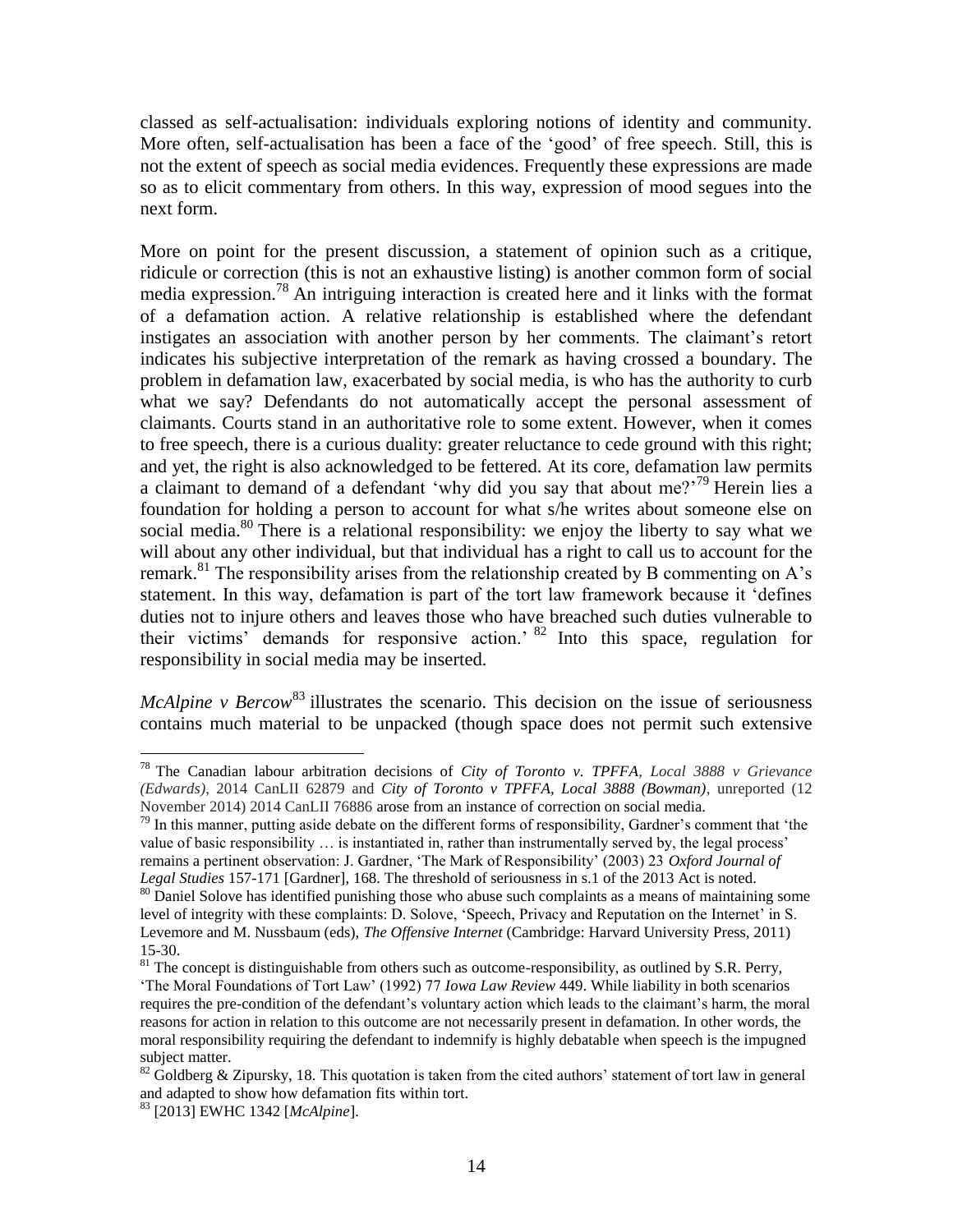engagement). Despite one of the stated purposes of the Defamation Act 2013 being to reduce the influence of affluence in defamation litigation, *McAlpine* clearly demonstrates the contrary: the ability of financially secure individuals to protect themselves from social media defamation. This case also dramatizes the speed with which stories (accurate or otherwise) spread via social media. Perhaps the most troubling aspect, *McAlpine* underlines the law's lethargy in meeting the challenge posed by social media. Five hundred was the arbitrary figure the claimant set for pursuing legal action against defendants:<sup>84</sup> if a statement was made by an individual on his/her Twitter account linking Lord McAlpine to paedophilia and that individual had fewer than 500 followers, s/he would be asked 'only' to make a donation to charity. Those who made the impugned comments and had more than 500 followers would be the subjects of legal challenge. It must be asked: on what basis is 500 followers the threshold for legal action? In *Crisp*, the employment tribunal was satisfied that simply sharing the claimant's negative comments about his employer to any audience was a factor in upholding his dismissal. The criticism here is not directed at Tugendhat J, for he had no role in determining the 500 followers threshold. Rather, *McAlpine* underlines how litigants are steering the process with regards to social media libel<sup>85</sup> and that neither the common law nor Parliament are offering much guidance.<sup>86</sup>

For the current discussion, *McAlpine* is important because it raises the question of responsibility for comments on social media. Widely reported, the offending comment was made on Twitter by the celebrity defendant – "Why is Lord McAlpine trending? \*Innocent face\*"' <sup>87</sup> – at a time the claimant was wrongfully (it was subsequently established) being associated with paedophilia throughout various social media (the reason his name was trending). Bercow insinuated criminal activity: 'it is by implication a repetition of the accusation with the addition of the name which had previously been omitted.<sup>88</sup> It should be of little surprise that the court found the remark to have been serious and that Bercow's defence ('the question she asked in her Tweet was simply a question')  $89$  did nothing to direct attention away from this conclusion. The ruling suggested that an individual's claim, on social media, of innocently asking a question

<sup>86</sup> The critique here is that surely we can develop a more advanced system than pointing to updated uses of civil procedure decisions such as *Norwich Pharmacal* orders pursuant to *Norwich Pharmacal Co v Commissioners of Customs and Excise* [1974] AC 133 (HL). This critique is not limited to the UK. A similar remark may be made of other common law jurisdictions. See for example, *The Law Society of Upper Canada Special Lectures 2012: Employment Law and the New Workplace in the Social Media Age*  (Toronto: Irwin Law, 2013). The regulatory force of user policies devised by private entities such as YouTube may also be critiqued: Mac Síthigh, 82.

<sup>84</sup> Of interest, in the Canadian labour decision *Lougheed Imports Ltd (cob West Coast Mazda) v United Food and Commercial Workers International Union* (2010) 186 CLRBR (2d) 82*,* the arbitrator found that the grievors' *Facebook* audience of 500 was a wide one to which the derogatory comments were disseminated.

<sup>&</sup>lt;sup>85</sup> A noteworthy exception, though in the privacy setting, is the #IamSpartacus response to the legal team in *CTB* who threatened to seek out offending Twitter account holders by way of a *Norwich Pharmacal* order: Murray, 145.

<sup>87</sup> *McAlpine,* [3].

<sup>88</sup> *Ibid,* [87].

<sup>89</sup> *Ibid,* [34].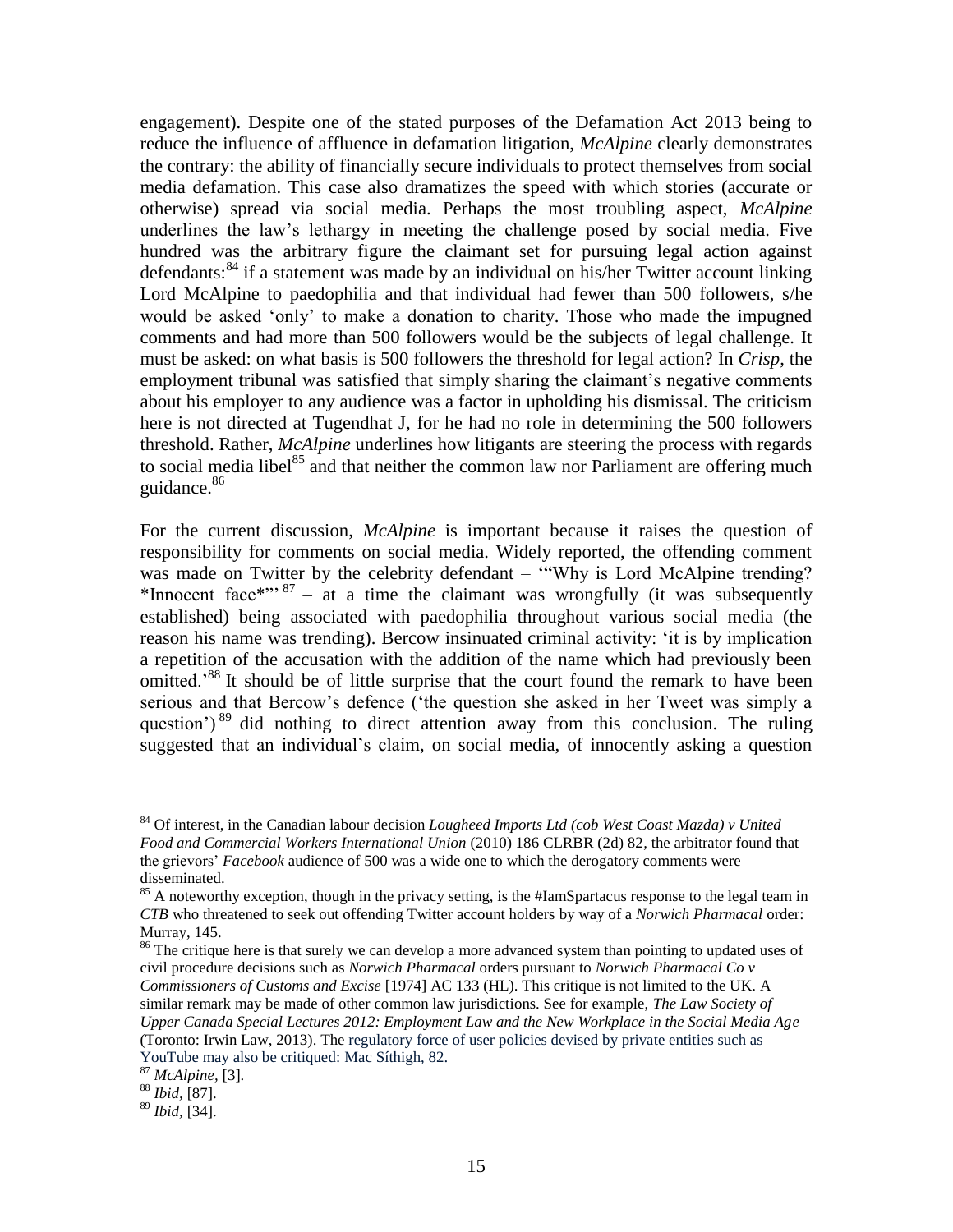which itself was an innuendo of criminal activity will not necessarily avoid her responsibility for publishing the remark as she had.

To this point, the difficulties have been discussed. As noted above, there is nuance to the change brought in by the 2013 Act: it does touch on a positive. Encouraging the public to participate in issues of public interest remains laudable and in some ways new technologies facilitate this laudable end. And yet, within the phrase freedom to participate is also a critique of the notion of free speech. Freedom to participate ties together free speech with responsibility in what is said. Freedom to participate takes into consideration developments in technology permitting each person to be a publisher of comments. Where the individual is now in a position similar to a publisher in the traditional understanding of defamation law,  $90$  so too responsibilities must be enforced: 'freedom of expression carries with it duties and responsibilities and any person who chooses to disclose information must carefully verify, to the extent permitted by the circumstances that it is accurate and reliable.<sup>91</sup> The concept of freedom to participate may also be harnessed as a means compelling individuals to be informed regarding the subject matter of their comments.<sup>92</sup> A discussion regarding a general responsibility to be informed when making comments on social media may prove to be a worthwhile endeavour. While an exploration is beyond the present scope, it is worth noting that there are a host of social issues within this topic. 'Class' is relevant here because of considerations such as socioeconomic standing and educational background. For the present discussion, the critique of this part of the legislation is aimed solely at the statute's inadequacy as a framework for responsible publication.

## **(ii) Participation: the intermingling of defamation and privacy law**

Freedom to participate as an informing notion to the parameters of speech brings together the law's considerations in defamation and privacy.<sup>93</sup> As stated earlier, Warren and Brandeis pioneered the conversation regarding privacy and in so doing they spoke to the connection between rights and responsibilities. Defamation and privacy have been gradually moving towards each other in the early twenty-first century.  $94$  These two

<sup>90</sup> McCloskey J made this connection in *AB v Facebook Ireland Ltd* [2013] NIQB 14, [8], where he found the content posted to the social media platform to have been comparable to publication in a leading page of a major newspaper or in a popular television programme.

<sup>91</sup> *Heinisch v Germany* [2011] IRLR 923, [67].

 $92$  The law cannot mandate being informed. As hinted at above, this is too large a landscape to legislate as socio-economic issues may play a role in the individual's knowledge base. That noted, social media can easily permit emotional, uninformed statements which arbitrarily harm a person's reputation to be made; an equally important consideration.

 $93$ <sup>33</sup> The connection between defamation and privacy recalls the reduced role given to Article 8 in UK defamation law. Segregation of defamation and privacy can be seen in the Joint Committee Report. The argument put forward here is that while defamation and privacy (specifically the tort of misuse of private information) are separate areas in tort law, there is a connection and social media provides one example thereof.

<sup>94</sup> A point attested to by Eady J in *Hunt v Times Newspapers Ltd.* [2012] EWHC 1220, [13] as well as the comments of the editors of the 12<sup>th</sup> edition of *Gatley*: A. Mullis & R. Parkes QC (eds) *Gatley on Libel and Slander* 12<sup>th</sup> edn (London: Sweet & Maxwell, 2013), vi, [22.1]. Though data on actions in these two areas remain incomplete: J. Townend, 'Closed Data: Defamation and Privacy Disputes in England and Wales' (2013) 5 *Journal of Media Law* 31-44.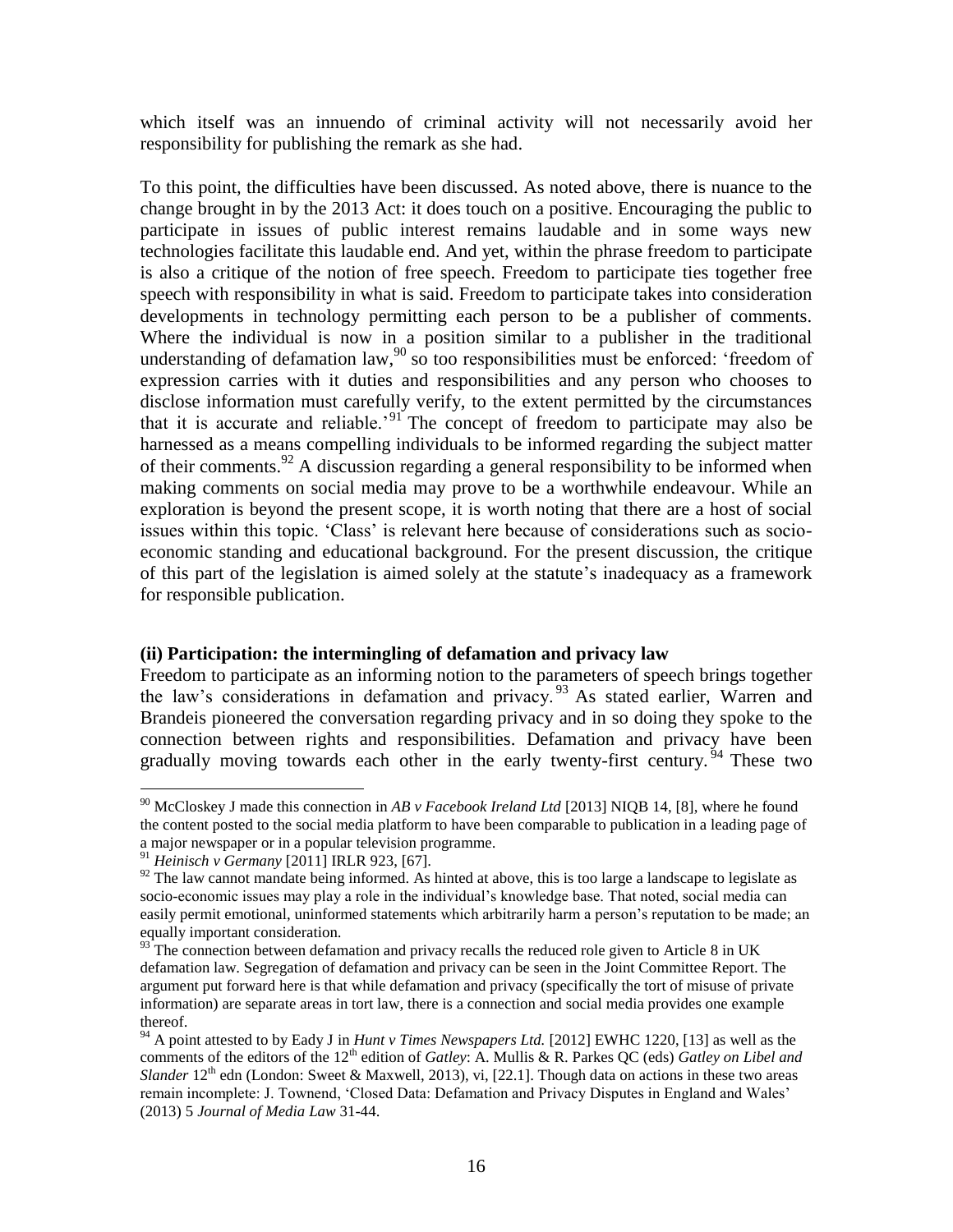categories of law contain restrictions on what may be published online via social media. The former has been discussed at length, coming to the conclusion that there is little restriction applied by this discipline (though there is scope to better enforce responsibility).<sup>95</sup> Integrating free speech considerations, the common law of privacy provides some instruction.

The overlap between defamation and privacy is illustrated through the test for the tort of misuse of personal information that juxtaposes free speech with privacy considerations:

1) Does the claimant have a 'reasonable expectation of privacy' in respect of the information in question? If yes, then:

2) Does the claimant's interest in maintaining their right to informational privacy outweigh the defendant's interest in publishing the information in pursuit of their right to freedom of expression?<sup>96</sup>

Lord Hoffmann further drew out the connection between privacy and defamation in describing this tort as a 'cause of action … [which] focuses upon … the right to control the dissemination of information about one's private life and the right to the esteem and respect of other people'.<sup>97</sup> Under this framework, some decisions offer guidelines. For example, *McKennitt v Ash*<sup>98</sup> held information obtained in a confidential situation cannot be subsequently published without violating privacy rights. The defendant, a former close friend of the claimant musician, tried to publish information she obtained in confidence from the claimant. These were prime factors in the court's decision that the claimant's Article 8 rights should prevail.<sup>99</sup> For social media users, this decision suggests information obtained in confidence and then published may transgress Art. 8 rights. An interesting circumstance in *Rocknroll v News Group Newspapers Ltd. <sup>100</sup>* adds to the discussion. There the claimant successfully argued there was a reasonable expectation of privacy for photos of him partially naked at private party with friends and family that were subsequently posted by a fellow attendee onto the attendee's Facebook page. A newspaper later obtained these photos when *Facebook* permitted public access to pages and threatened to publish them.<sup>101</sup>

When there is a duty or interest in disclosing information, the decision in *Clift v Slough*   $BC^{102}$  illustrates that proportionality will be an operating factor. Ms Clift witnessed the damaging of some flowerbeds. She was threatened when she intervened. On the advice of the police, she called Slough's anti-social behaviour co-ordinator, Ms Rachid. The conversation went very poorly and angry words were exchanged. The claimant

 $\overline{a}$ 

 $100$  [2013] EWHC 24 (Ch.).

<sup>95</sup> Based on the emphasis on privacy, a similar conclusion seems to have been reached in D.L. Solove, *The Future of Reputation* (New Haven: Yale University Press, 2007), chapter 8.

<sup>96</sup> As stated in a number of cases: see for example *Campbell v MGN* [2004] UKHL 22 [*Campbell*] and the extended discussion in *ETK v News Group Newspapers Ltd.* [2011] EWCA Civ 439, [10]. This tort is the renamed action for breach of confidence: *Campbell* [14]. Whether or not this tort is now separate from the equitable cause of action remains to be determined: *Vidal-Hall v Google Inc.* [2014] EWHC 13 (QB) (on appeal to the Court of Appeal).

<sup>97</sup> *Campbell* [51].

<sup>98</sup> [2006] EWCA Civ 1714 application for leave to appeal to the House of Lords refused [*McKennitt*].

<sup>&</sup>lt;sup>99</sup> *McKennitt* underlined the growth of the tort from breach of confidence. See *Gatley* [22.2] for an overview of this development.

<sup>101</sup> This circumstance is described as arising 'increasingly often' in *Gatley*, [22.6].

<sup>&</sup>lt;sup>102</sup> [2010] EWCA Civ 1484 application for leave to appeal to the Supreme Court refused.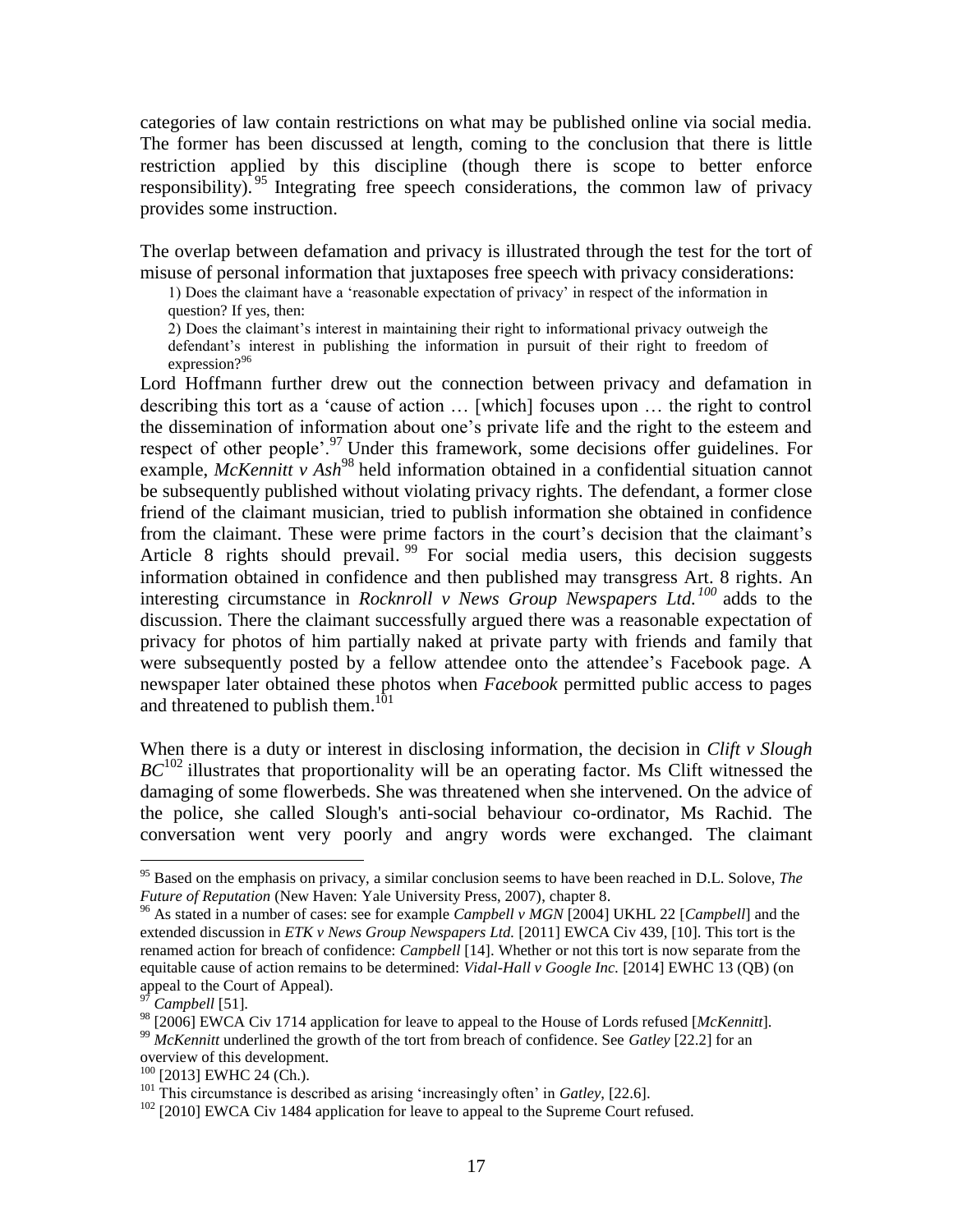terminated the call and she subsequently wrote a very strongly worded letter of complaint about Ms Rachid's conduct. Slough investigated, and rejected the complaint. It found her behaviour to Rachid was violent and threatening. It placed a 'marker' against her name for 18 months. And her name was placed on a register of violent persons. Details were sent to those with whom Clift might have contact, and to four wide categories of people connected with Slough. Clift sued in libel. The Court of Appeal accepted that the council had an obligation to inform those other groups who provided services to Clift since she had uttered threats against a Council employee. The court ruled the council had advised an overly broad range of agencies in that Clift had been added to the Violent Persons Register and so had violated the claimant's privacy right. While overly broad dissemination may prove to be a problematic basis for determining legal protection, an important question is the interest of the intended audience.<sup>103</sup>

If there is a guiding term for the interconnection of privacy and defamation (especially in the social media context), it may be intrusion. Writing about privacy, Mister Justice Eady<sup>104</sup> observed: 'it is important always to remember that the modern law of privacy is not concerned solely with information or "secrets": it is also concerned importantly with *intrusion*'.<sup>105</sup> The publication of information about an individual by another on his social media platform to a wide audience intrudes upon the claimant's personhood. In law, the intrusion may be viewed as a matter of privacy and/or as one of libel.

## **VI. Conclusion**

 $\overline{a}$ 

The Defamation Act 2013 remains disappointing as a piece of twenty-first century legislation. While it contains a critique of the common law to that point in time, the Act itself does nothing to effectively guide libel law in an era of expanding forms of expression. Instead, it retains the hierarchical approach to libel where traditional news media represent the pinnacle of free speech; a remarkable notion when one considers the exponential growth of social media platforms.

The aim of the present work has been to draw out a discussion of the responsible use of social media. The Defamation Act 2013 contains a singular vision of free speech as an unqualified good. And so, one may say this is not the ideal moment for considerations looking to limit free expression. To the contrary, this is the very moment to do so. The common law has been touching on this topic ever so carefully. More pointed

<sup>103</sup> Though privacy was not an issue, *Ecclestone v Telegraph Media Group Ltd.* [2009] EWHC 2779 (QB) also suggests a bar. An item in the *Daily Telegraph* diary column quoted the claimant as saying that she was not a vegetarian and 'did not have much time for people like the McCartneys and Annie Lennox'. The sting, said Ecclestone, was that she was disrespectful and dismissive of McCartney and Lennox to the point of being willing to disparage them publicly for promoting vegetarianism. The *Telegraph* argued that the case should be struck out before any evidence is heard. Granting the defendant's motion, Sharp J. found the claim lacked seriousness (something which would likely be dealt with pursuant to s.1 under the 2013 Act). The curiosity of this case was that the claimant made the remarks and the publication reported them verbatim. To a similar extent, see *KGM v News Group Newspapers Ltd.* [2010] EWHC 3145, [39]: 'those who choose to conduct their quarrels in [public] take the risk that they may not be able to insist thereafter on clear boundary lines between what is public and what is private.' Within the context of responsibility, cases like these will hopefully never arise again for the claimants were the authors of their own situations. <sup>104</sup> The seeming polarizing nature of Eady J's decisions has been hinted at in *Gatley*, vi.

<sup>&</sup>lt;sup>105</sup> *CTB*, [23] emphasis in original.